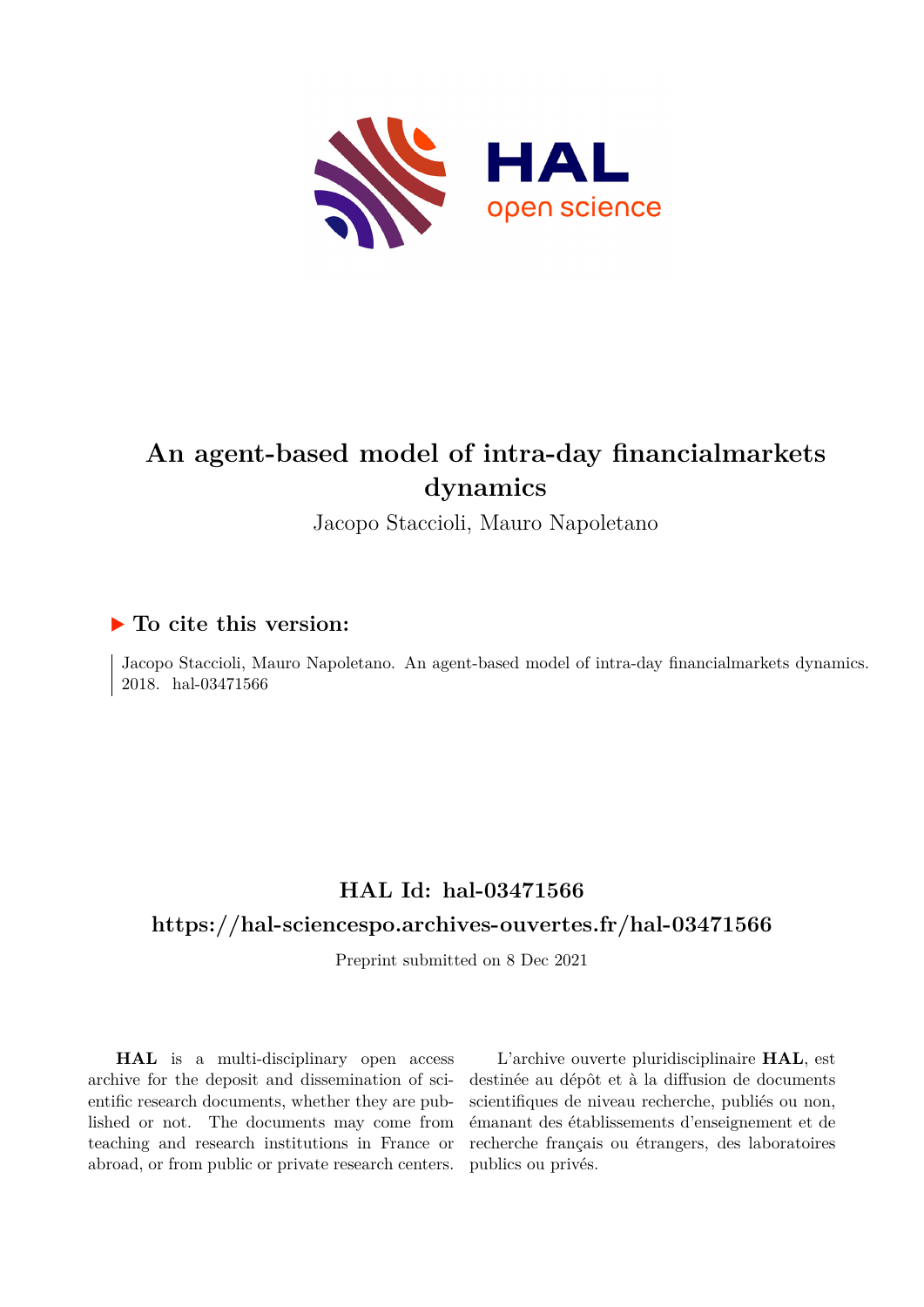



## **An agent-based model of intra-day financial markets dynamics**

Jacopo Staccioli

Mauro Napoletano

**SCIENCES PO OFCE WORKING PAPER n° 34**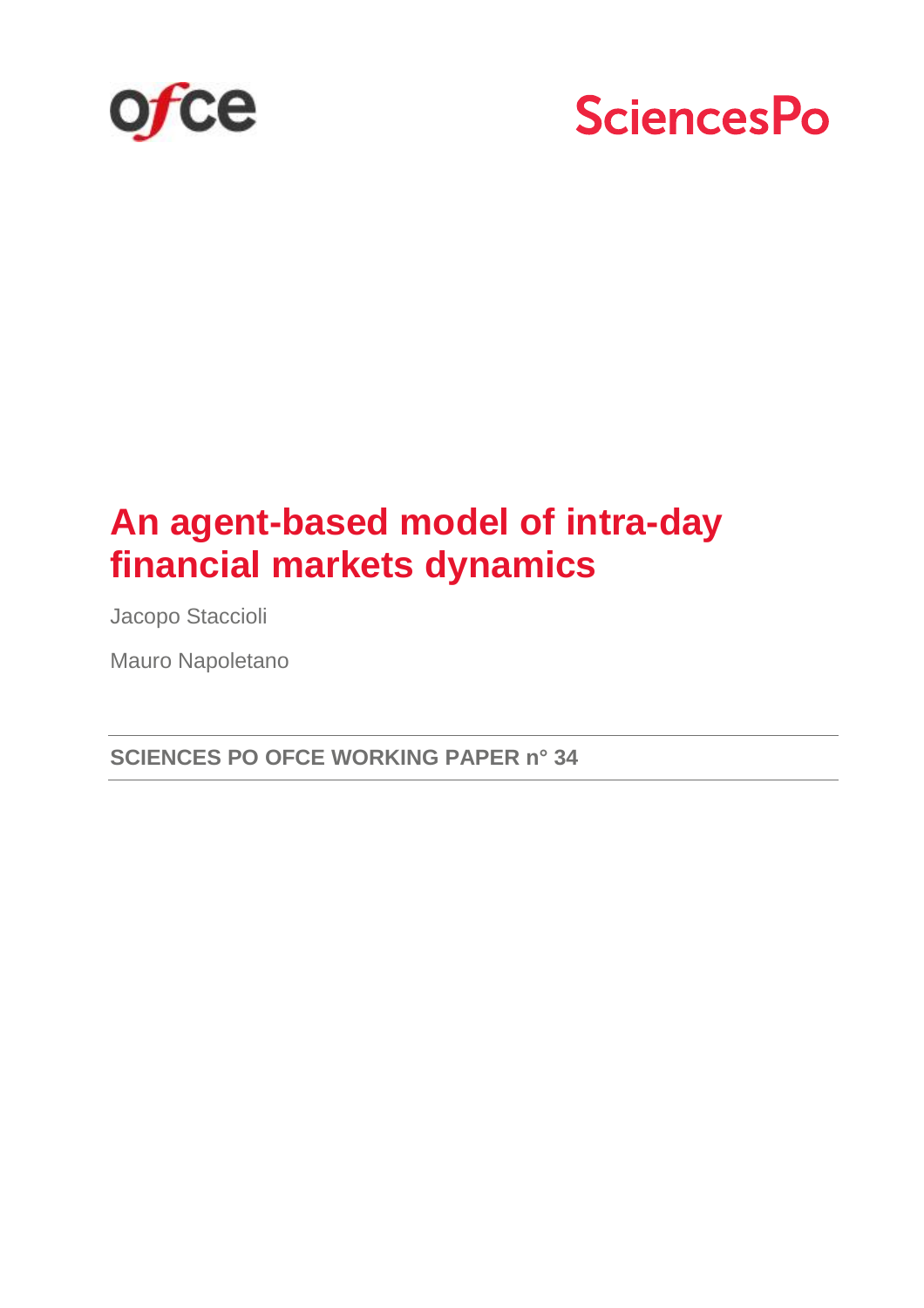



#### **EDITORIAL BOARD**

**Chair: Xavier Ragot (**Sciences Po, OFCE)

**Members: Jérôme Creel (**Sciences Po, OFCE), **Eric Heyer (**Sciences Po, OFCE), **Lionel Nesta** (Université Nice Sophia Antipolis), **Xavier Timbeau (**Sciences Po, OFCE)

#### **CONTACT US**

**OFCE** 10 place de Catalogne | 75014 Paris | France Tél. +33 1 44 18 54 87

[www.ofce.fr](http://www.ofce.fr/)

#### **WORKING PAPER CITATION**

This Working Paper: Jacopo Staccioli, Mauro Napoletano, **An agent-based model of intra-day financial markets dynamics** *Sciences Po OFCE Working Paper*, n° 34 Downloaded from URL : [www.ofce.sciences-po.fr/pdf/dtravail/OFCEWPWP2018-34.pdf](http://www.ofce.sciences-po.fr/pdf/dtravail/OFCEWPWP2018-34.pdf) DOI - ISSN

© 2018 OFCE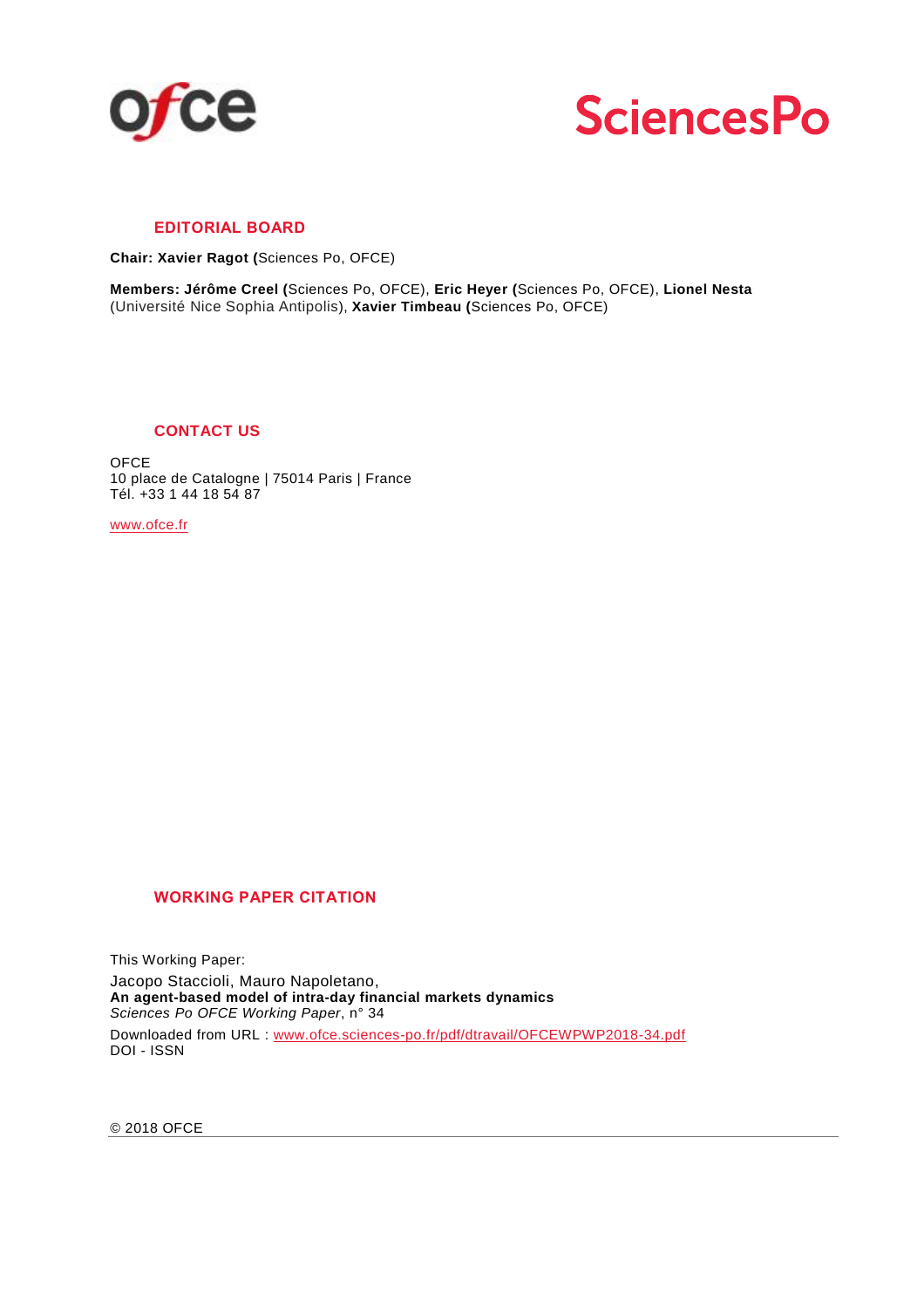

# **SciencesPo**

#### **ABOUT THE AUTHOR**

**Jacopo Staccioli** Scuola Superiore Sant'Anna, Pisa, Italy Corresponding author, **Email Address:** j.staccioli@santannapisa.it

**Mauro Napoletano** OFCE, Sciences Po, Paris, France **Email Address:** [mauro.napoletano@sciencespo.fr](mailto:mauro.napoletano@sciencespo.fr)

#### **ABSTRACT**

We build an agent-based model of a financial market that is able to jointly reproduce many of the stylized facts at different time-scales. These include properties related to returns (leptokurtosis, absence of linear autocorrelation, volatility clustering), trading volumes (volume clustering, correlation between volume and volatility), and timing of trades (number of price changes, autocorrelation of durations between subsequent trades, heavy tail in their distribution, order-side clustering). With respect to previous contributions we introduce a strict event scheduling borrowed from the EURONEXT exchange, and an endogenous rule for traders participation. We show that such a rule is crucial to match stylized facts.

#### **KEY WORDS**

Intra-day financial dynamics, Stylized facts, Agent-based artificial stock markets, Market microstructure, High-Frequency Trading.

**JEL**

C63, E12, E22, E32, O4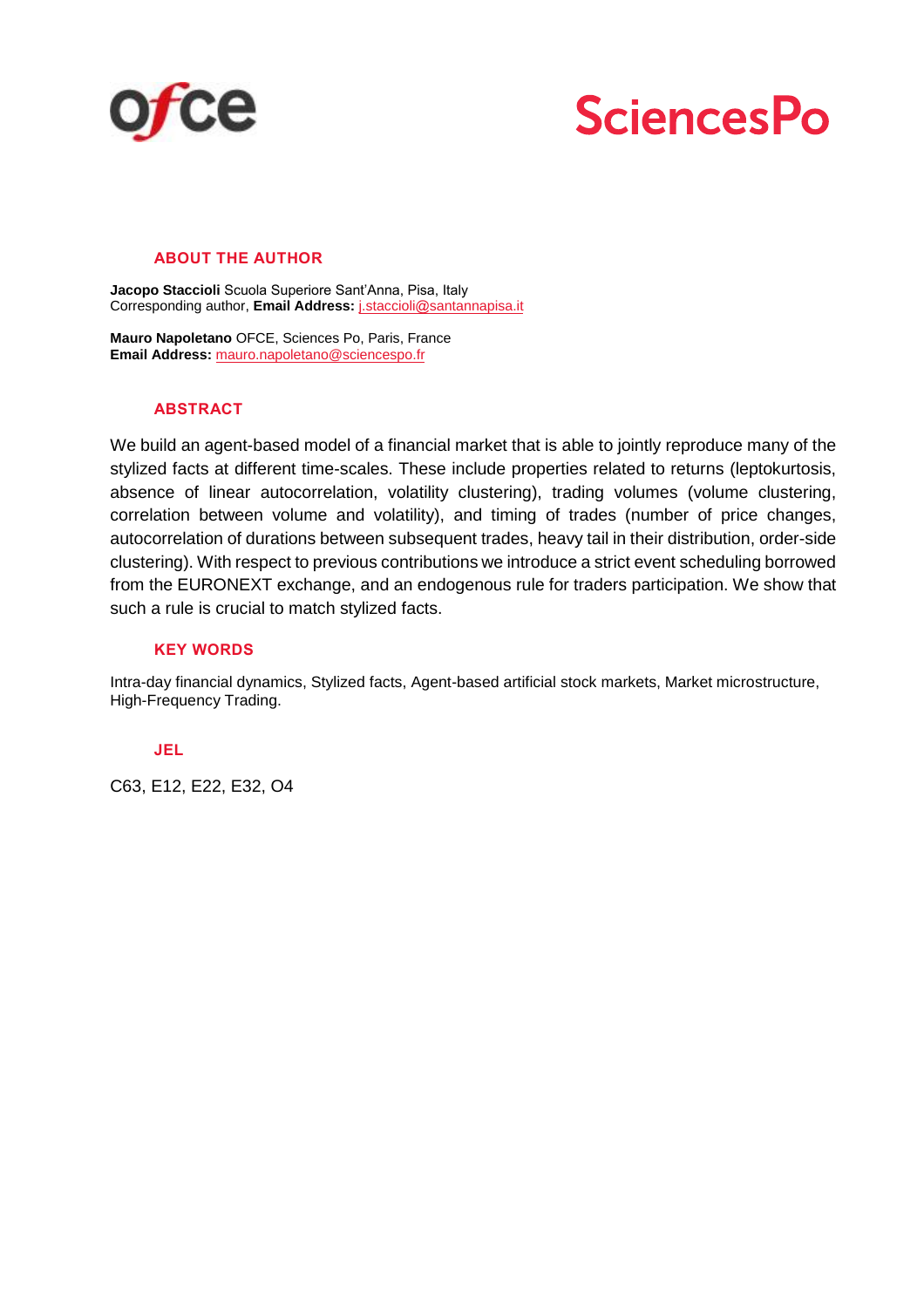#### **An agent-based model of intra-day financial markets dynamics\***

#### **30th july 2018**

#### 1 Introduction

Huge improvements in information and communication technologies have substantially reduced the latency required to operate on financial markets in the last decades. This has fostered market activity at increasingly higher frequencies. Differently from traditional money managers, who generally hold their portfolio positions for a long period, ranging from a few days to even months, high-frequency traders aim at reaping profits from a large multitude of buy and sell operations that they execute *within* each trading day, rarely holding their positions overnight. These (very) short-term trading strategies have proved remarkably profitable even during periods of nearly unprecedented financial turmoil (see e.g. Aldridge, 2013). At the same time, the overall impact of these trading strategies on market dynamics is still unclear.<sup>1</sup> In addition, the increasing volumes of high-frequency traders in financial markets certainly impacts many of the stylized facts of intra-daily financial market dynamics. These statistical properties are still begging for a sound theoretical framework (see Cont, 2011 for a discussion).

We propose a parsimonious agent-based model of a financial market that is able to *jointly* reproduce many of the empirically validated stylised facts. These include properties related to returns (leptokurtosis, absence of linear autocorrelation, volatility clustering), trading volumes (volume clustering, correlation between volume and volatility), and timing of trades (number of price changes, autocorrelation of durations between subsequent trades, heavy tail in the distribution of such durations, order-side clustering).

In the last few decades, the still flourishing literature on agent-based models (some of the milestones include Arthur et al., 1997; Levy et al., 1994; Lux, 1995, 1998; Lux and Marchesi, 2000) has proved invaluable for investigating and replicating the statistical properties of financial markets that are hardly reconcilable with the representative agent paradigm.<sup>2</sup> However, the vast majority of the proposed models typically focuses only on a subset of the whole ensemble of recognised stylised facts, and in particular on the facts that are time-scale invariant. These generally include properties related to rates of return, such as leptokurtosis, absence of linear autocorrelation, and volatility clustering. Other stylised facts concerning the timing of orders posting and trades execution are often neglected. This is partially due to the acknowledged difficulty of defining a reasonable mapping from the iterations of a computer simulation to proper calendar time (see e.g. Cioffi-Revilla, 2002). A notable exception is the work of Kluger and McBride (2011), who propose a model that replicates the intra-day U-shaped seasonality in market activity, i.e. the tendency of exchanged volumes to peak during the early morning just after market opening and late afternoon just short of market closing, leaving a trough around lunch-time.

To the best of our knowledge, no previous study has ever addressed the simultaneous

<sup>&</sup>lt;sup>1</sup>The trend of progressively shortening the time needed to collect real-time information and post a new order has been in place for many decades, starting with the introduction of high-speed telegraph service and later boosted by the availability of powerful computer systems. Nevertheless, a full and agreed understanding of the functioning, potential benefits, and disadvantages of high-frequency trading has yet to be reached (see also Aldridge, 2013; Jacob Leal et al., 2016; SEC, 2014).

<sup>2</sup>Some of these models, often dubbed "heterogeneous agent models" are low-dimensional and mathematically tractable; others, are too complex to be investigated analytically and rely on extensive numerical simulations. See Hommes (2006) and LeBaron (2006) for a discussion. Our work aims at contributing to the latter strand of literature.

<sup>\*</sup>We wish to thank Giovanni Dosi and participants to ISCEF 2018 (Paris, France), WEHIA 2018 (Tokyo, Japan), and EAEPE 2017 (Budapest, Hungary) for helpful comments and insightful suggestions. The authors ac-knowledge the financial support of European Union's Horizon 2020 grant No. 640772 – Project Dolfins. The usual disclaimer applies.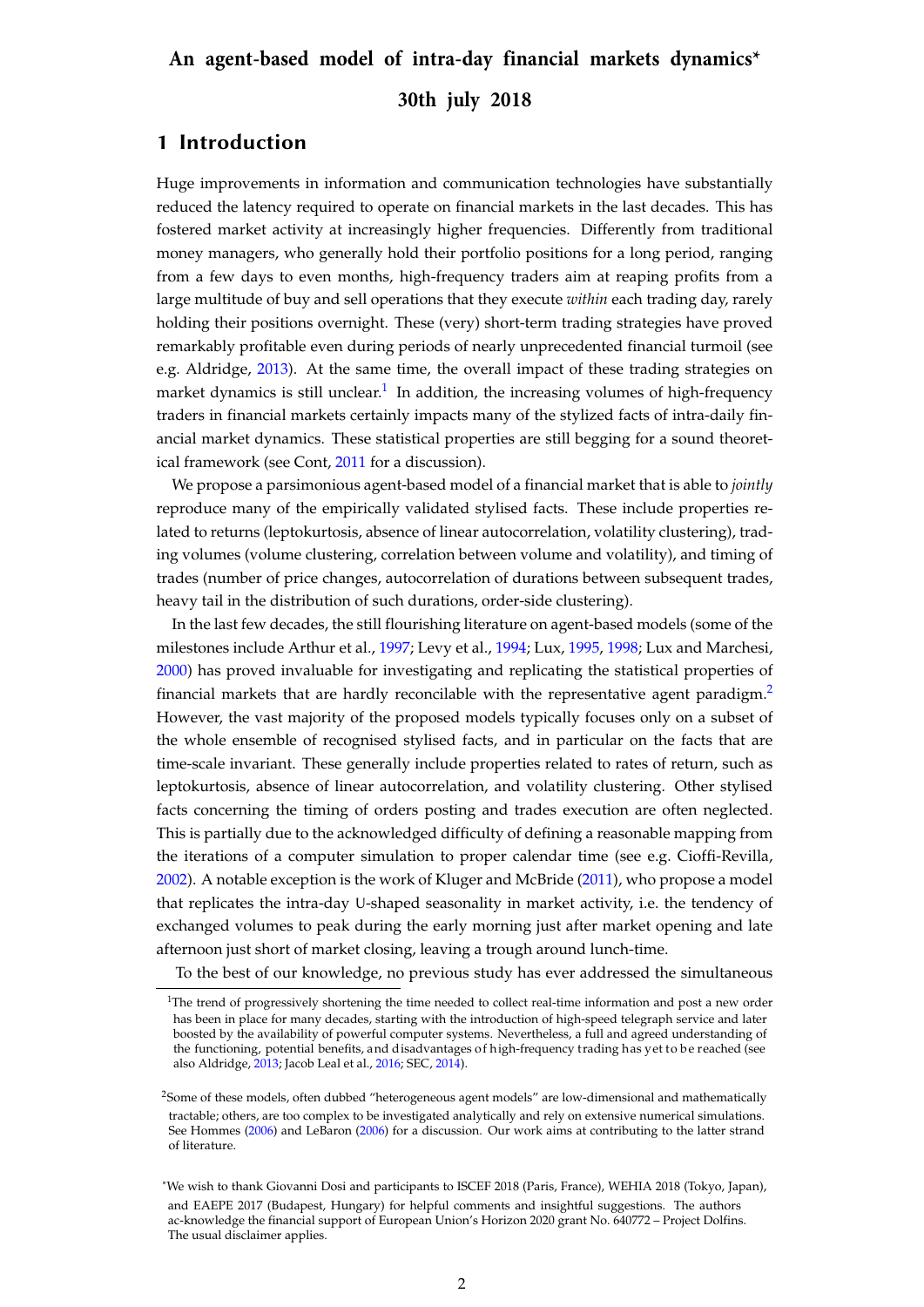emergence of all the stylised facts that shape financial dynamics, i.e. including those at the intra-day level. We therefore attempt at filling this gap, by proposing at the same time a methodological solution to the time mapping problem and by identifying the building blocks of the model which are responsible for the emergence of the solicited stylized facts.

Our model relies on three main ingredients. The first consists of a behavioural specification of traders, which is typical of many established models in the literature. Indeed, we assume that traders are of two types: fundamentalists and chartists. Fundamentalists only take into account the fundamental value of the security (which we shall assume constant across time and common knowledge), by buying the asset if it is undervalued and selling it if it is overvalued. Chartists instead rely on the recent history of price changes to set their orders, by extrapolating the underlying trend if they are followers or counteracting it if they are contrarians. This specification is justified by empirical surveys of financial practitioners' behaviour (see e.g. Frankel and Froot, 1990).

The second ingredient, which to our knowledge has never appeared in any previous contribution, amounts to a realistic scheduling of trading events. More precisely, we borrow the exact time structure of a trading day on a real financial market, namely the EURONEXT, and we design our simulations according to the sequence and durations of the different phases therein (see Euronext, 2017). The latter consists, in chronological order, of a morning order accumulation phase, an opening batch auction, a lengthy phase of real-time order matching according to a continuous double auction, a pre-closing order accumulation phase, and a closing batch auction. Imposing a strict and realistic schedule on the unfolding of events enables to devise a sound and plausible correspondence between simulation iterations (which we shall identify with seconds) and calendar time. Microstructure details about the central order book also comply with EURONEXT specifications.

The last ingredient of the model is an endogenous mechanism for traders participation. We assume that traders (of either type) are more willing to engage in trading whenever the price change (of either sign) realised in the immediate past is high enough. The intuition is that large realised (absolute) returns signal the possibility of reaping further profit in the future. Note that in the following we shall not impose any short-sale restriction. A similar scheme is devised in Ghoulmie et al. (2005), Aloud et al., 2013 and Jacob Leal et al. (2016). In spite of being extremely simplistic, we find that this activation mechanism proves crucial for matching our target stylised facts, specifically those related to the timing of trades execution.<sup>3</sup>

The next Section provides an overview of the various stylised facts that characterise high frequency financial dynamics. Section 3 describes in detail the various assumptions of our model. Section 4 reports the results of numerical simulations under different scenarios. Finally, Section 5 concludes.

<sup>&</sup>lt;sup>3</sup> Another conceivable ingredient, commonly adopted in financial models akin to ours, is a switching scheme between the fundamental and chartist strategies. In many contributions this is known to foster volatility clustering (see e.g. Kirman and Teyssière, 2002; Lux and Marchesi, 2000, and for a discussion Cont, 2007). Complementary simulation analyses that we carried out however indicate that this component is irrelevant in our setting, in which volatility clustering arises purely from the interaction of heterogeneous traders and is especially influenced by the trend-following momentum on behalf of chartists.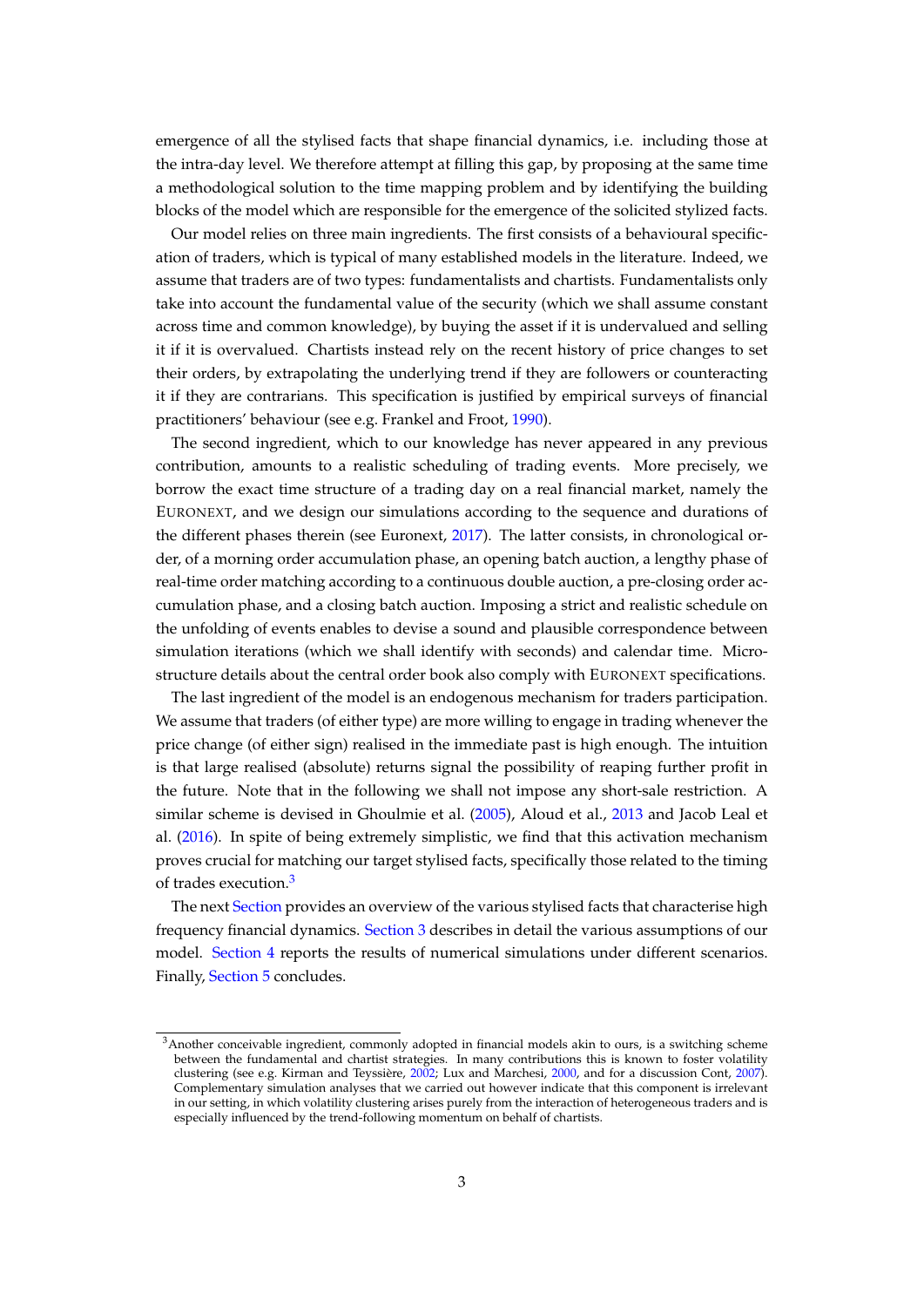#### 2 Stylised facts

We begin by describing the various statistical properties that characterise the intra-day dynamics of many financial markets and that our model aims at reproducing. Some of these properties are recognised to apply across different time scales while others are intraday specific and thus require a proper calendar setting to be analysed (see Cont, 2001, 2011, for a more detailed account). The former properties are mainly related to asset returns and have already been studied and replicated in a number of agent-based models lacking of a rigorous definition of calendar time. The latter instead require a more explicit architecture in terms of microstructure. In what follows, we present each stylized fact, distinguishing between time-invariant and intra-daily facts.

#### 2.1 Time-invariant stylized facts of financial markets

SF1 – Leptokurtic returns The unconditional distribution of returns is characterised by a heavier tail with respect to the Gaussian distribution (Fama, 1965; Kon, 1984). The magnitude of excess kurtosis is typically inversely related to the time scale of analysis. This finding stands at sharp odds with the normality assumption adopted in a number of models, most notably the Black-Scholes formula for derivatives pricing (see e.g. Hull, 2017).

SF2 – Absence of autocorrelation of (raw) returns The time series of (raw) rates of return exhibits a statistically significant serial correlation for a very short amount of time, quickly decaying to zero afterwards. Intuitively, should there be more predictable autocorrelation structure, this information could be used to perform *'statistical arbitrage'* with positive profits (Mandelbrot, 1971).

SF3 – Volatility clustering While the linear autocorrelation of returns displays very little structure, the autocorrelation of non-linear functions such as the absolute value or the squared value of returns is usually positive and tends to decay at a much slower pace. Therefore, while the signs of future returns are not readily predictable, their magnitudes are, and tend to cluster in time, giving rise to prolonged periods of low volatility followed by periods of high volatility (Andersen and Bollerslev, 1997; Mandelbrot, 1963). This clearly suggests that the series of returns is not independent.

SF4 – Leverage effect The leverage effect or asymmetric volatility (Black, 1976) captures the asymmetric tendency of volatility to be higher during price drops rather than during price surges. This translates into the negative correlation between price volatility – e.g. absolute returns – and the (raw) returns of the asset (Aït-Sahalia et al., 2013; Bollerslev et al., 2006; Bouchaud et al., 2001).

SF5 – Autocorrelation of volumes The quantities exchanged during successive trades display significant positive serial correlation (Campbell et al., 1993; Engle, 2000; Gallant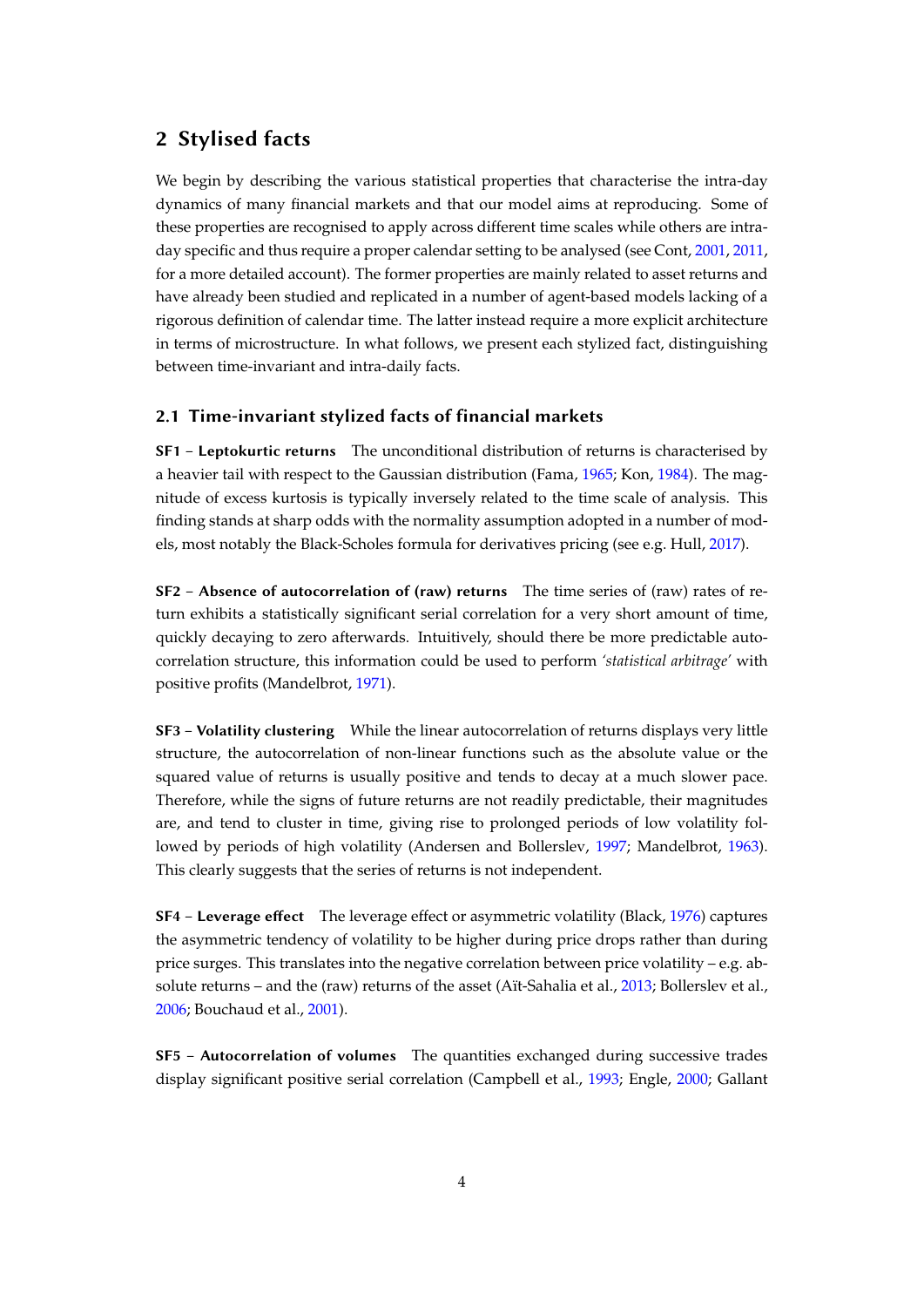et al., 1992). This is true across different time aggregation units and both for indices and individual stocks.

SF6 – Correlation between volumes and volatility Price variability and trading volumes display positive correlation (Foster, 1995; Tauchen and Pitts, 1983). The underlying idea is that the flow of information acts as a common determinant of both changes in prices and traded quantities.

#### 2.2 Intra-daily stylized facts of financial markets

SF7 – Number of price changes per day In a cross-section perspective, the number of price-changing trades per day is clearly related to the degree of liquidity of the market and is typically linked to the capitalisation of the underlying security. Over time, moreover, there is a tendency of reduction in the time needed to execute a market order, fostering the submission of an increasingly larger number of orders, eventually leading to an increasing frequency of actual trades. Nowadays, for blue-chips in highly liquid markets and in the absence of 'disruptive' fundamental news, this number is often around 10,000, with a substantial degree of variance (Bonanno et al., 2000; McInish and Wood, 1991).

SF8 – Autocorrelation of durations between subsequent trades Within continuous double auctions, the actual timing of transactions is endogenous since a freshly submitted order might not find a compatible crossing order already stored in the book. Therefore, the time intervals between subsequent transactions is both random and tightly linked to the previous history of orders posting. Empirically, these durations display positive autocorrelation – translating in clustered periods of frequent transactions followed by periods of sporadic transactions (Cont, 2011).

SF9 – Fat-tailed distribution of durations between subsequent trades The distribution of the durations defined in SF6 reveals a heavier tail with respect to an exponential distribution, that would be instead expected if traders submitted their orders in a non-correlated timely fashion (Raberto et al., 2002).

SF10 – Order-flow clustering The arrival of orders over time to the central order book is clustered with respect to the side of intended transaction: buy orders are more likely to follow previous buy orders, while sell orders are more likely to follow sell orders (Biais et al., 1995).

SF11 – U-shaped activity Market activity throughout the day displays a strong seasonality, with peaks of exchanged quantities in the early morning after market opening and in the late afternoon in the vicinity of market closing, and a relative more tranquil period in the hours around lunch-time (Jain and Joh, 1988; Lockwood and Linn, 1990).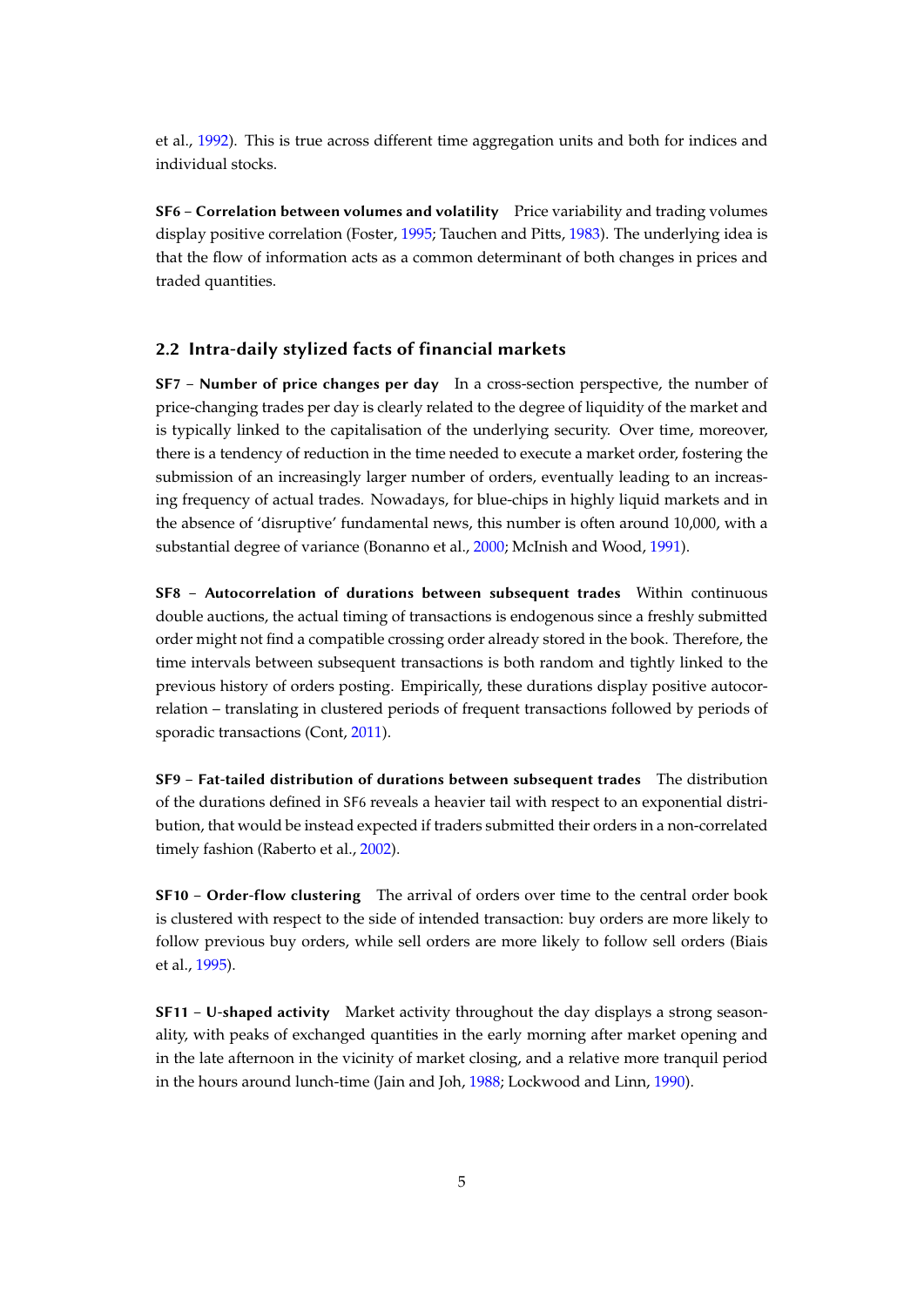In what follows, we aim at developing a simple and parsimonious model which is nonetheless capable of *jointly* reproducing all the aforementioned stylised facts, with the exception of the intra-day volume seasonality $^4$  (SF11), which is unobtainable by construction in our setting as will be clear later, and of the leverage effect (SF4), for which we believe a more complex behavioural specification is needed.

#### 3 The model

Consider an order-driven financial market in which a single long-lived stock is traded by a population of heterogeneous agents. In line with the empirical literature on practitioners' behaviour in financial markets pioneered, among others, by Frankel and Froot (1990), Allen and Taylor (1990), Taylor and Allen (1992), and more recently by Menkhoff (2010), we consider two trading strategies: fundamentalist and chartist. A fundamentalist trader believes that the price of a security will quickly revert to its fundamental value; a chartist (or technical) trader, instead, believes that the future price of a security can be predicted using the trend of past realised market outcomes. Since we are interested in modelling short-term dynamics, we assume that the security pays no dividend and there is no "fundamental" news circulating during this time span. In this sense, besides an additive i.i.d. noise component incorporated in both strategies, the dynamics of prices and returns is endogenously determined by the interaction of the two strategies with the market microstructure, and observed volatility is actually excess volatility.

#### 3.1 Timing and market setting

Since we are interested in describing the dynamics of a generic stock at a well-defined time scale – the intra-day level – we need to devise a mechanism that maps the iterations of our agent-based model to proper calendar time. This is a notoriously daunting and controversial task within the agent-based literature (see e.g. Cioffi-Revilla, 2002). To address this issue, we impose a strict global schedule to the sequence of events. In particular, we design our simulations to closely replicate the timing structure of an existing stock market, namely the EURONEXT. A typical trading day on the EURONEXT exchange unfolds as follows (Euronext, 2017):

- at 7:15am the trading day starts with the pre-opening phase in which orders accumulate on the central order book without any transactions taking place;
- at 9:00am a (batch) opening auction takes place, matching the orders submitted during the pre-opening phase and determining the opening price;
- from 9:00am to 5:30pm the market operates according to a continuous double auction, and the introduction of a new order immediately generates one or more transactions if there are matching orders on the opposite side of the book. This phase is dubbed the 'main trading session';

<sup>4</sup>Kluger and McBride (2011) provide an agent-based model that reproduces the U-shaped nature of intra-day volumes, although they don't discuss the whole ensemble of the stylised facts listed above.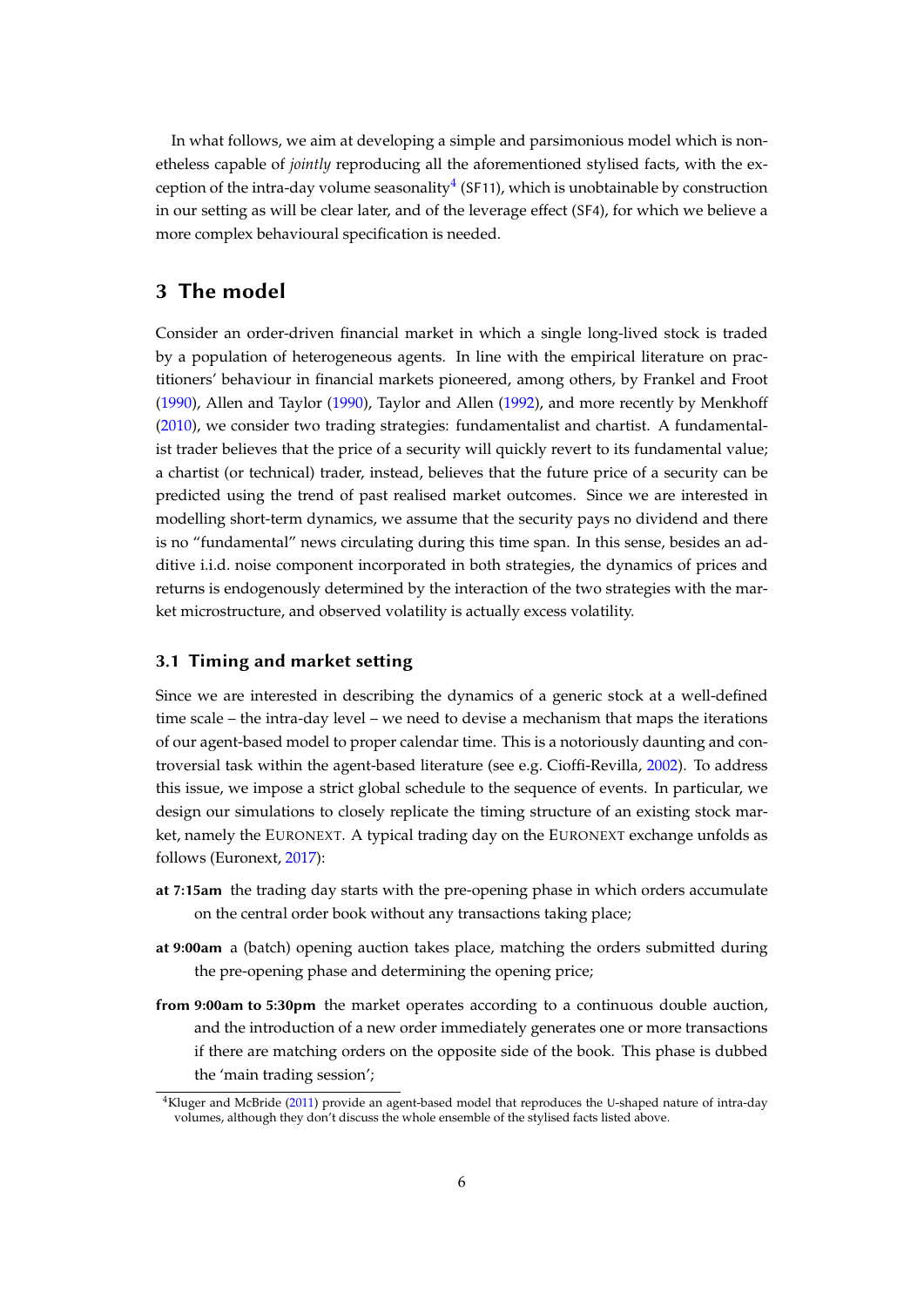- at 5:30pm pre-closing phase starts, in which matching of orders is discontinued and, as in the pre-opening phase, orders accumulate with no transaction taking place;
- at 5:35pm the closing auction takes place, matching the orders submitted during the preclosing phase and determining the closing price of the day.
- from 5:35pm to 5:40pm orders can be entered for execution at the closing price only. This phase is dubbed 'trading at last'.

With the exception of the trading in the last phase<sup>5</sup>, we model our trading day according to the schedule above, and we identify a single iteration of the model with a calendar second. Hence, the pre-market phase corresponds to 6,300 time steps (1 hour and 45 minutes), the main trading session to 30,600 time steps (8½ hours), and the pre-closing phase to 300 time steps (5 minutes). A whole trading day consists of 37,200 simulation steps of our model.

At every time step some of the traders are activated (see the next section). They proceed in forming their expectations about the future performance of the security, and submit limit orders accordingly. When an order is submitted, it is either stored on the central order book or matched (if possible), depending on the current phase of the trading day. If matched, the order gives rise to one or more trades, the relevant quantities are exchanged, and a new price is disseminated. The central order book follows the usual price-time priority rule.

#### 3.2 Traders' participation

We devise two alternative mechanisms for traders participation, one exogenous and one endogenous. In the first, a single randomly selected trader is activated at each time step. This activation scheme is similar to the one employed by Chiarella and Iori (2002). In the second, we follow Jacob Leal et al. (2016) and we assume that traders' activation is endogenous in the following sense: at every time step all traders decide whether they are willing to submit an order by comparing the last recorded price change (in absolute value) to a trader-specific and time-varying threshold, drawn from a common distribution with positive support. In particular, trader *i* is active at time *t* if  $|r_{\tau}| > \delta_{i,t} \sim |\mathcal{N}(0, \sigma_{\delta}^2)|$ , where *τ* < *t* denotes the last time in which a trade occurred. If multiple agents are active at time *t*, they engage in trading in randomised order. If no trader is endogenously activated at time *t*, then with a certain probability  $\phi > 0$  the mechanism falls back to the baseline activation scheme, and a randomly selected trader is asked to submit an order. While the first exogenous mechanism is useful as a baseline scenario to describe and test the functioning of the model, we discover that the second endogenous mechanism is better suited for replicating our stylized facts. In particular, the endogenous activation allows for both crowded and uneventful periods in which either many or no orders are submitted, and contribute to clustering of volumes, of trade durations, and of the order-flow.6

<sup>5</sup>We don't model this phase since by construction has no influence on the price of the security, and is therefore deemed irrelevant with respect to our objective stylised facts.

 $6$ Pellizzari and Westerhoff (2009) introduce a similar rule, based on past profits.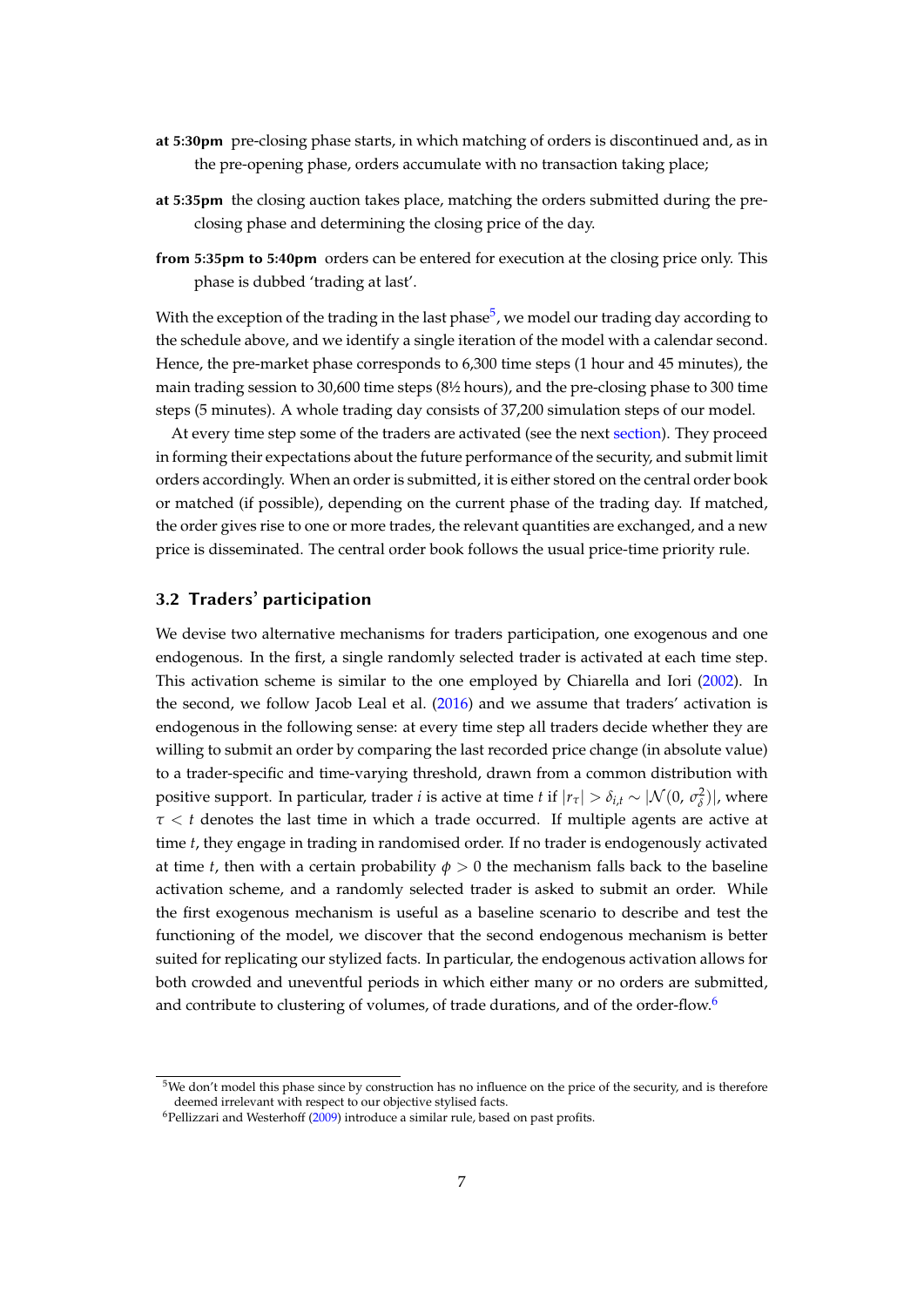#### 3.3 Traders' behaviour

Traders form expectations about the future (log) return over a certain time horizon *h* as follows:

$$
\hat{r}_{i,t+h}^F = w_i^F \cdot \log\left(\frac{p^F}{p_t}\right) + \varepsilon_t \tag{3.1}
$$

$$
\hat{r}_{i,t+h}^C = w_i^C \cdot \log\left(\frac{p_t}{p_{t-h}}\right) + \varepsilon_t \tag{3.2}
$$

The superscript *F* (respectively, *C*) identifies the fundamentalist (respectively, chartist) strategy. The variable  $p^F > 0$  denotes the fundamental price of the security, which is common knowledge among all traders. The term  $h \in \mathbb{N}_+$  measures the horizon the trader operates within, and  $\varepsilon_t \sim \mathcal{N}(0, \sigma_{\varepsilon}^2)$  is a common i.i.d. noise component.

The coefficients  $w_i^F \sim |\mathcal{N}(0, \sigma_F^2)|$  and  $w_i^C \sim \mathcal{N}(\mu_C, \sigma_C^2)$  are trader-specific and capture the "aggressiveness" of the underlying strategy. More specifically, the weight  $w_i^F$  quantifies how quickly the price of the stock is expected to revert to its fundamental value. In contrast, the weight  $w_i^C$  measures the extent to which traders believe the future return over period *h* will match its past figure. From eq. (3.2), it is also clear that all chartists use only the last realised return over the time-span *h* to form their expectation.

The above assumptions about chartists' expectations help in containing the dimensionality of the model<sup>7</sup> and stand at variance with previous works (e.g. Pellizzari and Westerhoff, 2009), which instead assume a weighted moving average (typically exponentially or linearly) over *multiple* past returns. However, given our intra-daily setting, we believe that the short memory of chartists mimics more closely the fast response of high-frequency traders to suddenly realised signals. Notice also that we admit an imbalance between trend followers and contrarians, depending on the value of the mean  $\mu_C$  of the distribution of chartists' weights  $w_i^C$ .

Once a trader has formed her expectation about the future return, she submits a limit order to the central order book. A limit order,  $\ell_{i,t}$ , is a tuple {price, quantity, validity} such that: price equals the expected prevailing price at the end of period  $t + h$ , rounded to the nearest tick; quantity is always fixed to one unit, carrying a positive (respectively, negative) sign if the order is to be stored on the buy (respectively, sell) side of the central order book, depending on whether the trader expects the price to increase or decrease; validity, namely the time after which the order expires and is automatically deleted from the central order book, is set to equal the horizon of the expectation. We assume that all traders have unlimited access to external credit at a zero interest rate, so that they can either short-sell or leverage-buy the stock without bound. In other terms, traders don't face a budget constraint; nevertheless, they are prevented from borrowing an infinite amount of money by the unitary quantity rule. To sum up, a limit order  $\ell_{i,t}$  submitted by trader *i* 

<sup>&</sup>lt;sup>7</sup>The gains in terms of parsimony are due to the fact that we don't need to quantify the memory of the traders (or even worse, a distribution thereof), and a rate of decay of the importance of remote past history.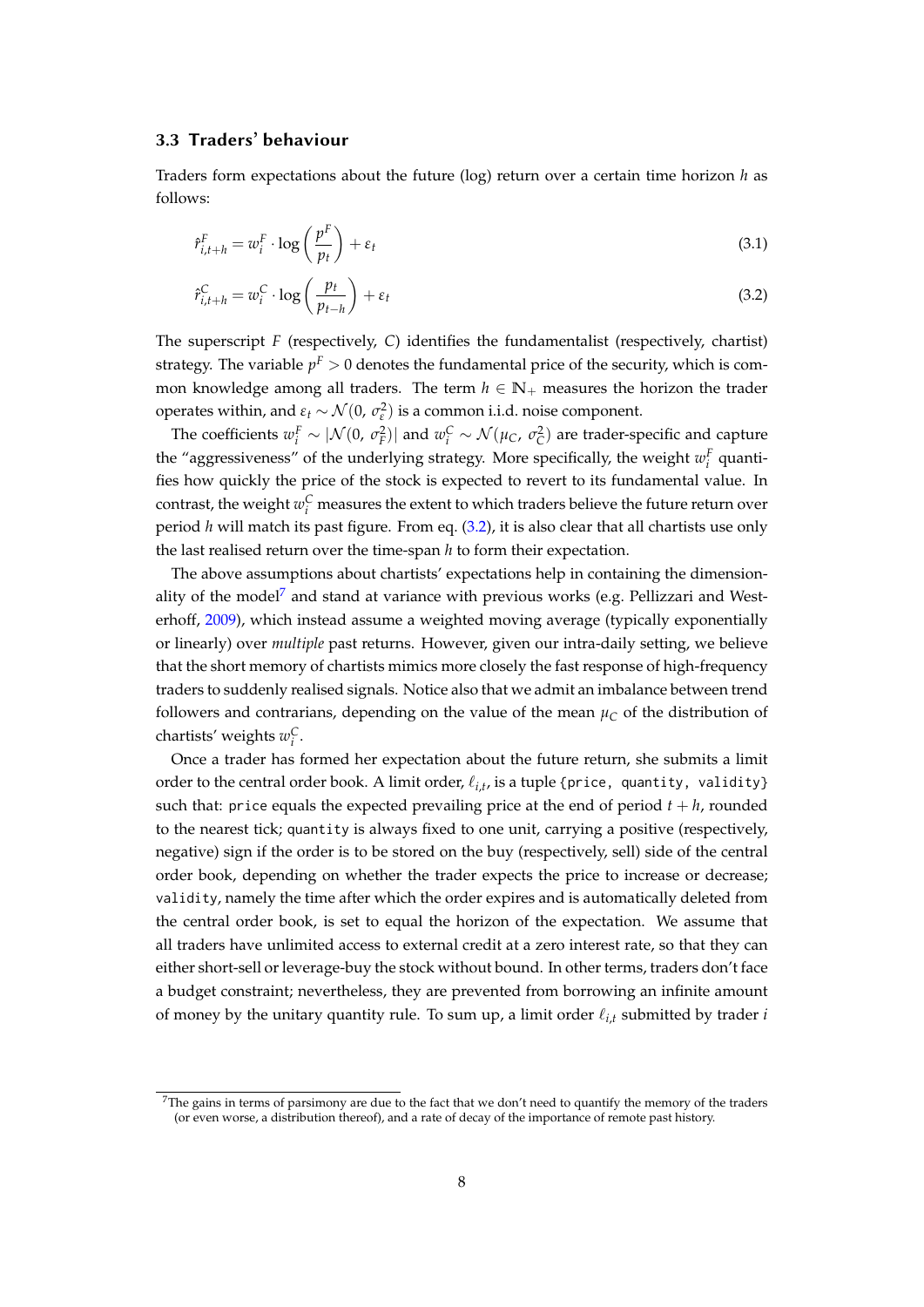(either fundamentalist or chartist) at time *t* takes the form:

$$
\ell_{i,t} = \{ \text{round}(p_t \cdot \exp(\hat{r}_{i,t+h}), \text{tick}), \text{ sign}(\hat{r}_{i,t+h}), t+h \}
$$
(3.3)

where round( $\cdot$ ) denotes the rounding function, *tick* is the minimum price increment/decrement (a parameter of the market), and  $sign(\cdot)$  is the sign function, which takes value 1 if the expected return is positive, -1 if it is negative, and zero otherwise.

We do not model order cancellation as an element of a trader's strategy. However, we introduce the following automatic cancellation rule: when a trader submits a new order, all other orders already submitted by the same trader and stored on the book that are inconsistent with the new expectation are automatically cancelled. These include all orders stored on the opposite side of the book and those orders whose underlying price is deemed unfavourable give current expectations. For example, when a buy (respectively, sell) order is issued at price  $\tilde{p}$ , all sell (respectively, buy) orders, and all buy (respectively, sell) orders whose price is greater (respectively, less) than  $\tilde{p}$ , are automatically cancelled. The first condition ensures that a trader never trades with herself, i.e. it rules out the possibility that two orders submitted by the same trader are matched together. The second condition ensures that in case a trader is currently willing to buy (sell) the security at a certain price, she is no longer willing to buy (sell) at a higher (lower) price, as per orders submitted under possibly different beliefs.

It is important to note that no reference whatsoever to any specific time of the day appears in either eq. (3.1) or eq. (3.2). In other words, none of the traders knows "what the time is" when asked to submit an order, and behaves identically throughout every phase and instant of the trading day. This implies that, by construction, our model is unable to reproduce SF11, and that any spike in market activity observed in our series has the same probability of occurring during morning, lunch, or afternoon time.

#### 4 Numerical simulations

In spite of the very simple behavioural rules that we assume, the complexity associated with the endogenous nature of a limit order book dynamics prevents us from studying the system analytically and to come up with a closed form solution. We thus follow the standard practice in agent-based models of numerically simulating the system and then performing the relevant statistical analysis on the generated time-series.

We start by fixing a few parameters and design principles that are kept stable across our simulations. The market is populated by  $N = 1,000$  traders; the fundamental price of the stock is constant and equals  $p^F = 100$ , while the *tick* value, i.e. the smallest possible increment or decrement of the price, equals 0.001. At the beginning of the simulation the price is set to equal its fundamental value,  $p_0 = p^F$ , and all chartists are provided with a history of past prices between *t* = −*h* and *t* = 0 that evolves (backwards) as a pure random walk whose increments are given by the same noise component  $\varepsilon_t$  present in eqs. (3.1) and (3.2). Finally, we fix the horizon of traders' expectations *h* to 1,000 seconds (simulation time steps); incidentally, this value equals the expected duration between two consecutive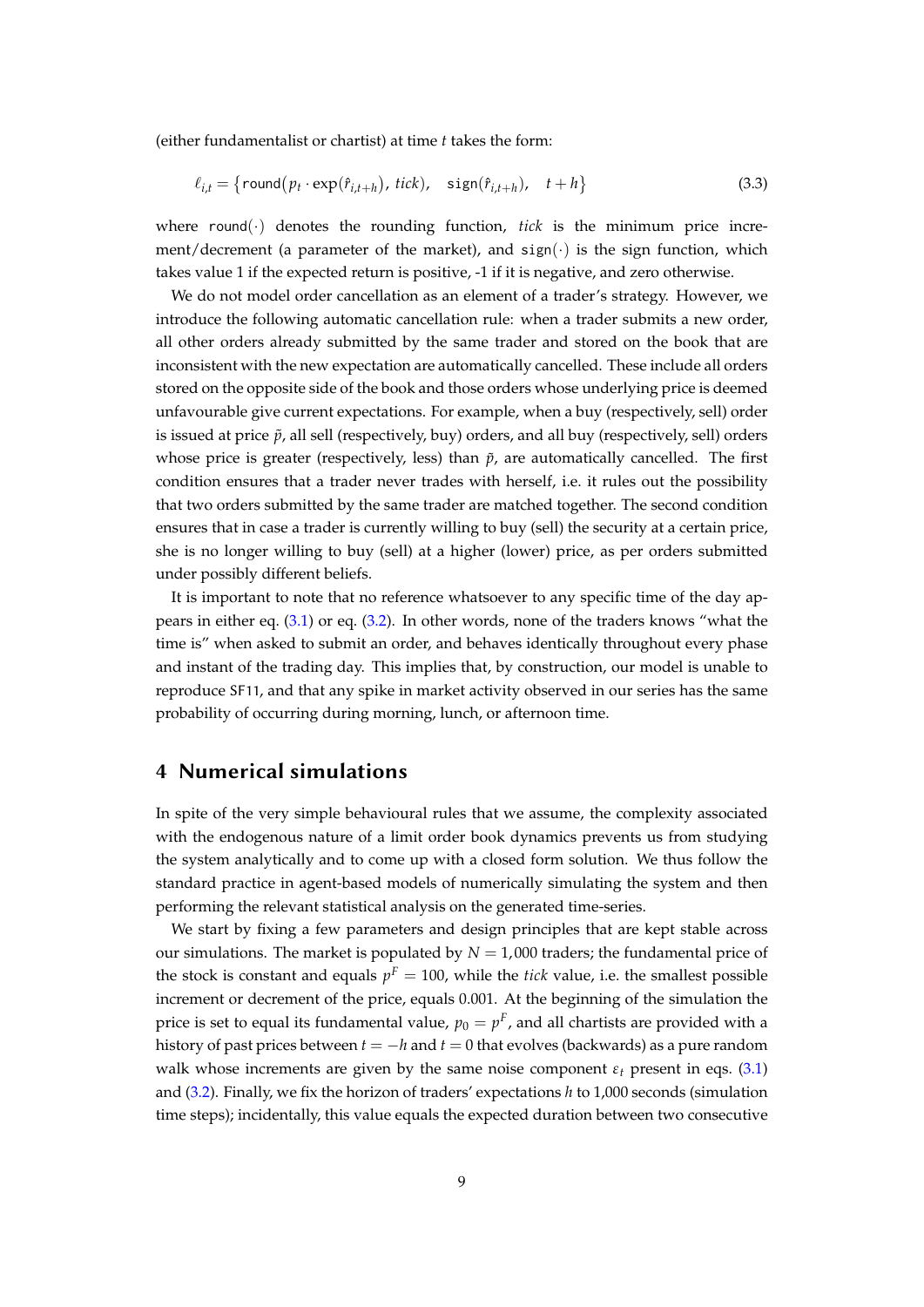activations of a same trader within the exogenous activation scheme, given the number of traders *N*.

In order to perform the statistical analysis needed to validate our model against the stylised facts listed in Section 2, we rescale the relevant time series by pooling the stream of trade messages into homogeneous time windows of one calendar minute each. $8$  The minute-by-minute price (respectively, volume) series corresponds to the average (respectively, sum) of the underlying trading prices (volume) during that minute. Following Section 3.1, the main trading session consists of 510 minutes.

We simulate the model<sup>9</sup> under three different scenarios. In Section 4.1 we only include purely noise traders. This allows us to evaluate the impact of market microstructure on the generation of stylized facts. In Section 4.2 we investigate the effects of the interplay between fundamentalists and chartists on the one hand, and market microstructure on the other hand, under the baseline exogenous activation. Finally, in Section 4.3 we add a further element of complexity by assuming that traders follow the endogenous participation scheme described in Section 3.2. Finally, in Section 4.4 we perform some complementary sensitivity analyses. The results that we show correspond to averages across 100 Monte Carlo simulations of a fully fledged trading day (see Section 3.1). All confidence intervals are set at the 95% level.

#### 4.1 Noise traders only

The first simulation scenario, which we dub **NT**, is useful to properly disentangle the effects implied by the market microstructure details on the generation of market statistical properties from those implied by our assumptions about traders' behaviour. Noise traders do not condition their investment on any market-related variable; rather, they *"trade on noise as if it were information"* (Black, 1986). Given our formulation, we set all the *w<sup>i</sup>* 's in eqs. (3.1) and (3.2) to zero, such that the expected return for each trader will only depend on the i.i.d. noise component  $\varepsilon_t$ .

Table 1 summarises the specific parametrisation. By setting  $\delta_t$  to infinity we rule out endogenous activation, and by setting  $\phi = 1$  we ensure that exactly one trader is activated at every time step *t*.

Fig. 1 pictures the relevant plots under this scenario. Panel (a) shows the evolution of the minute-by-minute market price for a typical trading day while panel (b) reports its log-differences. The average number of price changes per day under this scenario is 13578.

<sup>&</sup>lt;sup>8</sup>This is necessary because, at the finest level of granularity, our simulations yield time series of the relevant quantities that are *irregular* since, by construction, trade emerges endogenously when at least two crossing orders are stored on the central order book.

 $9$ The simulation is coded in C++11 and largely exploits the object-oriented programming paradigm, defining *classes*for traders, for the central order book, and for the order data structure. The code supports the execution of fully parallel Monte Carlo simulations, using the OpenMP framework. Random number generation relies on the 32-bit Mersenne Twister, as implemented in the C++ Standard Library (std::mt19937). Parameters and initialisation for all the Monte Carlo simulations are passed through a single json file during run-time, so that the code needs not be (re)compiled every time a new scenario is simulated. The file is parsed using the jsoncpp library. Each Monte Carlo simulation returns a SQLite database file containing the associated initialisation and a stream of messages from the central order book, each corresponding to a successful transaction (each message reports the current POSIX timestamp, bid, ask, transaction price, quantity, and depth of the book for both sides). The output databases are then imported and analysed using R.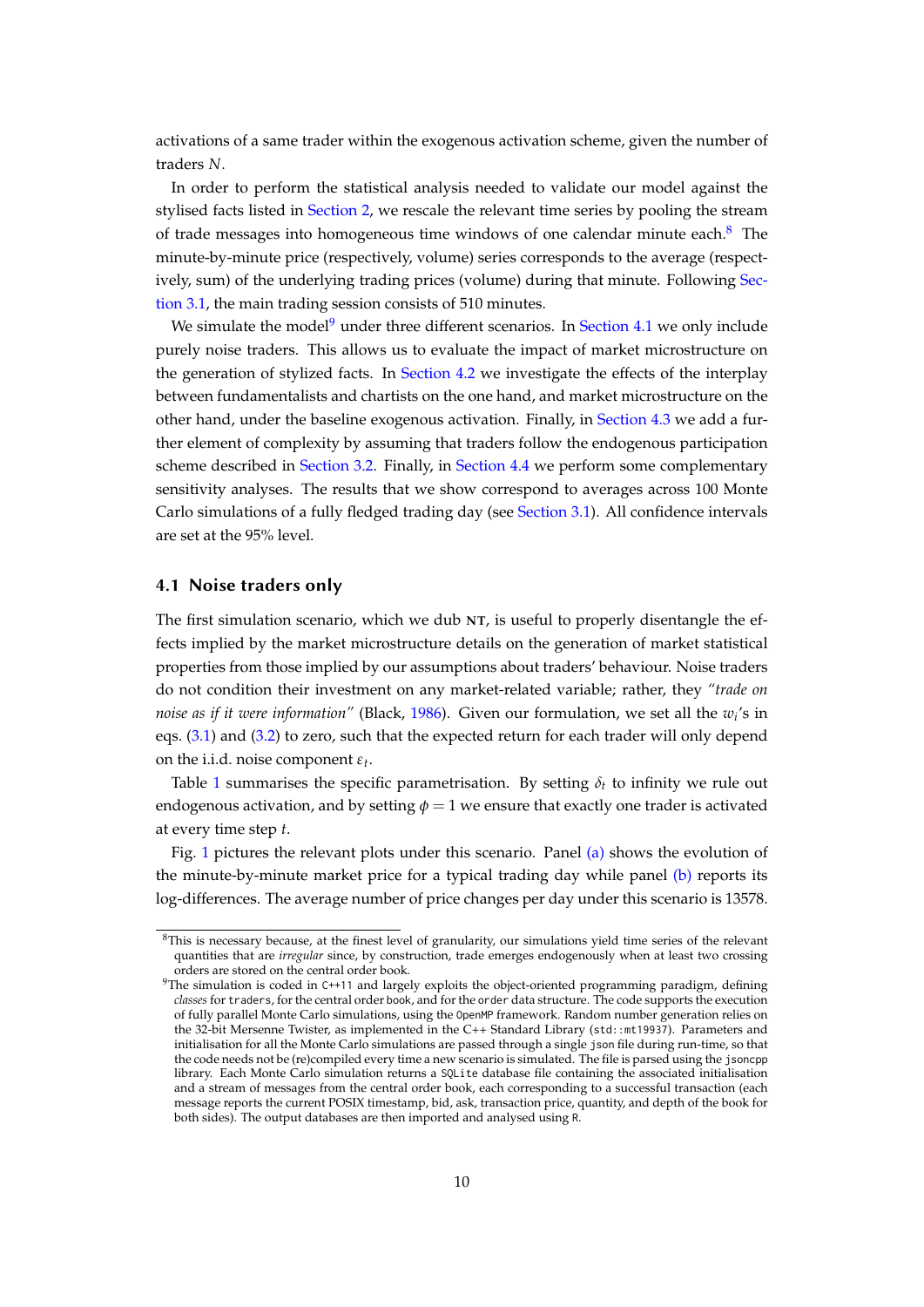

Figure 1: Main stylised facts under the noise traders scenario.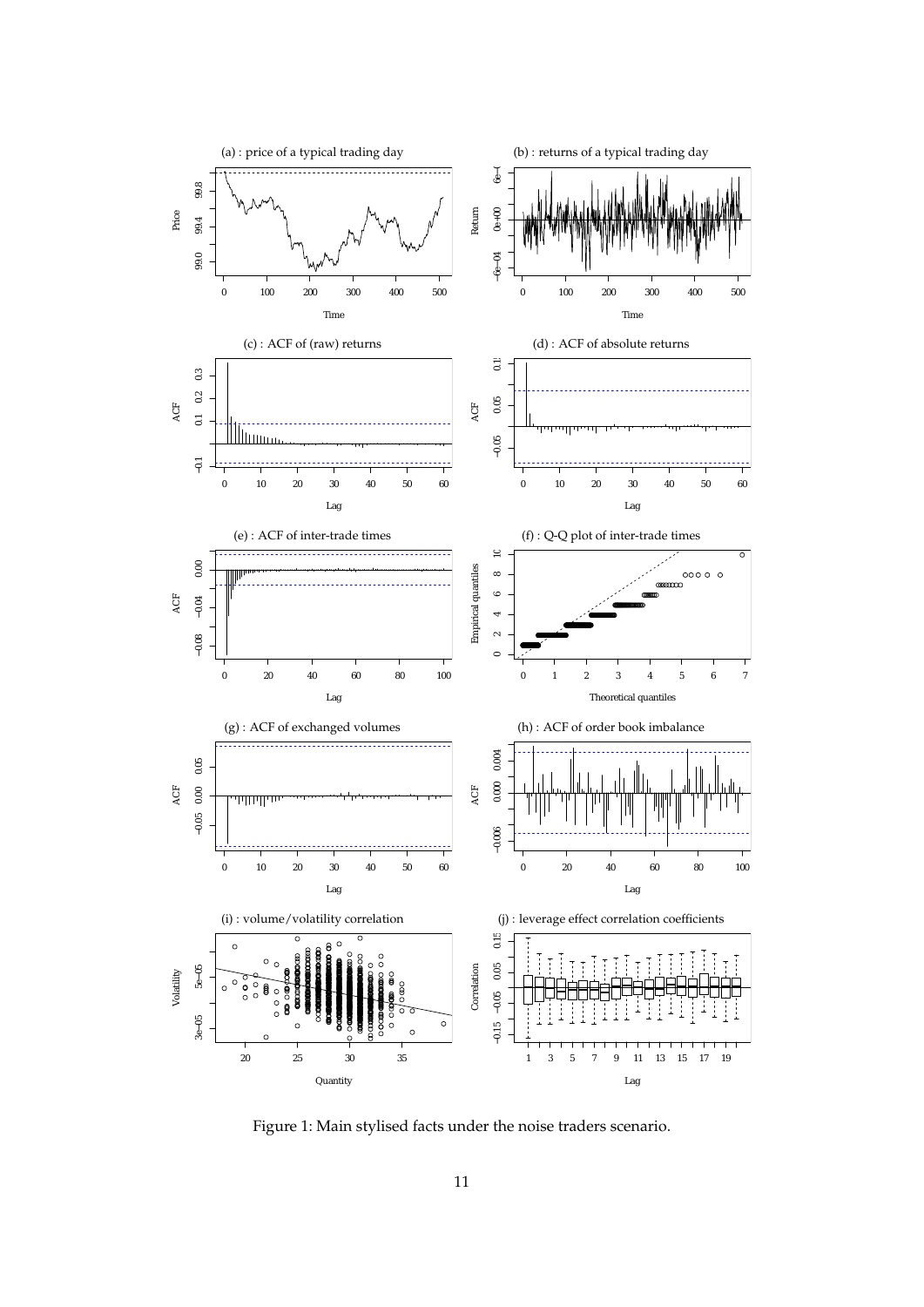| Parameter                       | Value                                                                                  |
|---------------------------------|----------------------------------------------------------------------------------------|
| number of traders               | $N = 1,000$                                                                            |
| fundamental price               | $p_F = 100$                                                                            |
| initial price                   | $p_0 = p_F$                                                                            |
| smallest price change           | $tick = 0.001$                                                                         |
| horizon/order validity          | $h = 1,000$                                                                            |
| noise process                   | $\varepsilon_t \sim \mathcal{N}(\mu_{\varepsilon} = 0, \sigma_{\varepsilon}^2 = 5e-5)$ |
| fundamentalist weight           | $w_i^F=0$                                                                              |
| chartist weight                 | $w_i^C=0$                                                                              |
| activation threshold            | $\delta_t \rightarrow +\infty$                                                         |
| activation fallback probability | $\phi=1$                                                                               |

Table 1: Parameters value and initial conditions for the **NT** scenario.

If microstructure effects were completely irrelevant, given our limit price function (3.3), then the time series of realised returns should share the same statistical properties of the i.i.d. series of expected returns. In contrast, we find that the Ljung-Box statistic strongly rejects (*p*-value < 0.001) the null hypothesis of independence. This is also visible in panel (c), which shows the autocorrelation function of price returns. Positive autocorrelation for the first lag is substantial, and for the second lag is very close to the confidence threshold. The Augmented Dickey-Fuller (ADF) test doesn't reject (*p*-value < 0.001) the presence of a unit root within the price series. Prices are therefore well approximated by a random walk, although its increments are not independent. Moreover, the (absolute) kurtosis of the sample distribution of returns,  $\kappa \approx 3.43$ , is only negligibly higher than that of expected returns, that by construction equals 3. We conclude that the EURONEXT microstructure setup does force a time dependence character into the resulting series, although this lasts for just under a couple of minutes.

Furthermore, panel (d) pictures the autocorrelation function of the absolute value of returns. Its rate of decay is very high and only the first lag is significant; we conclude that volatility clustering is not present in this scenario. Panels (e) and (f) relate to the properties of time durations between subsequent trades. Panel (e) shows the autocorrelation function of such durations, whereas panel (f) pictures a quantile-quantile plot of their distribution, compared to a fitted exponential distribution. The autocorrelation function is negative for the first few lags, and the distribution has a tail that is thinner than that of an exponential distribution. This suggests that there is no correlation structure in either the exchanged volumes of the asset (panel  $(g)$ ), nor in the clustering of buy and sell orders stored in the book (panel  $(h)$ ). Finally, panel (i) shows the presence of a negative relationship between exchanged volumes and volatility, instead of the predicted positive correlation. Likewise, panel (j) suggests that any leverage effect is absent in our series.

The first column on the right of Table 4 compares these results with our objective stylised facts. Only two facts are matched as a consequence of the interactions implied by the market microstructure. It is evident that more structure on the behaviour of the traders is needed in order to obtain a more realistic dynamics.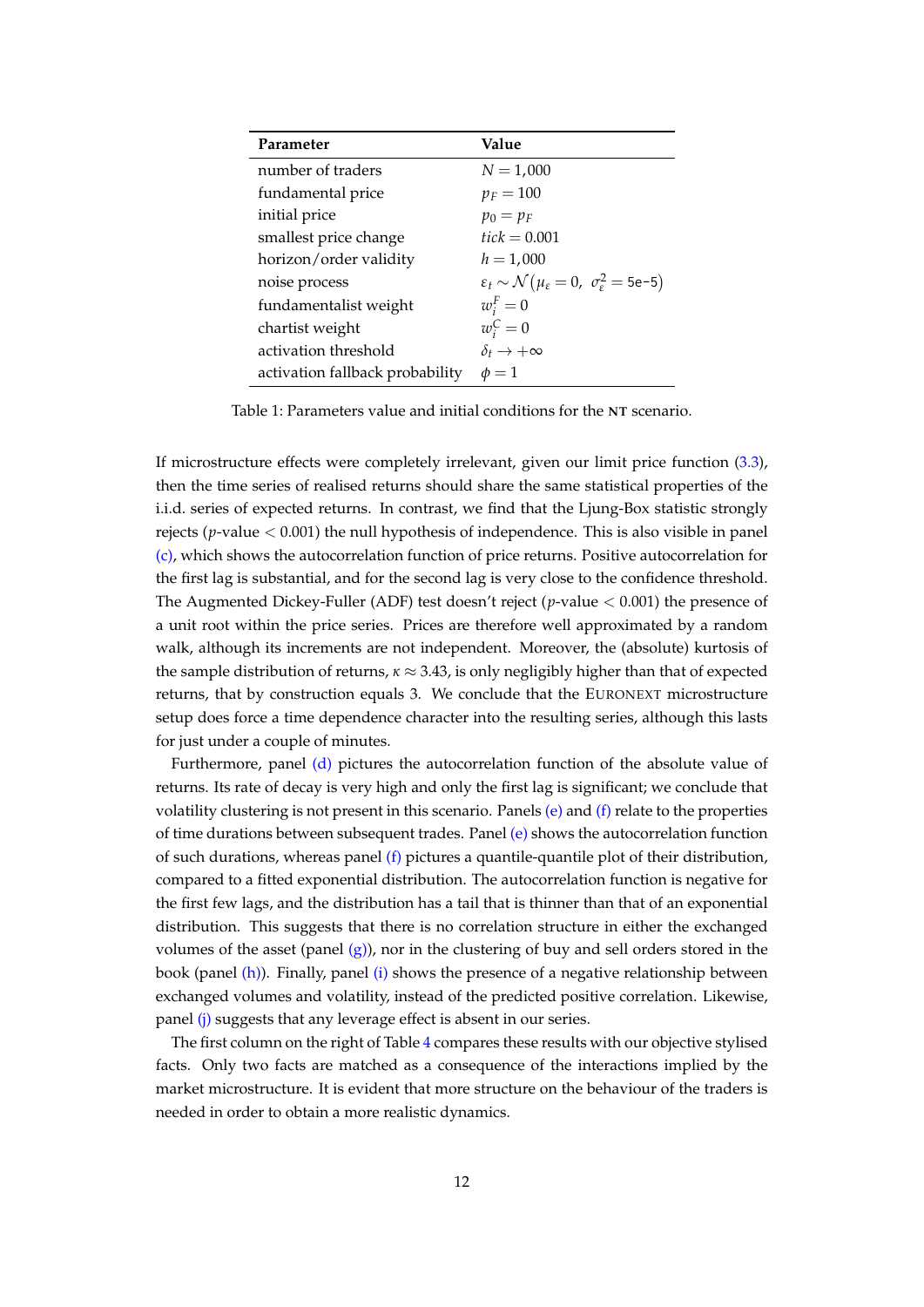| Parameter                       | Value                                                                                  |
|---------------------------------|----------------------------------------------------------------------------------------|
| number of traders               | $N = 1.000$                                                                            |
| fundamental price               | $p_F = 100$                                                                            |
| initial price                   | $p_0 = p_F$                                                                            |
| smallest price change           | $tick = 0.001$                                                                         |
| horizon/order validity          | $h = 1.000$                                                                            |
| noise process                   | $\varepsilon_t \sim \mathcal{N}(\mu_{\varepsilon} = 0, \sigma_{\varepsilon}^2 = 5e-5)$ |
| fundamentalist weight           | $w_i^F \sim  \mathcal{N}(\mu_F = 0, \sigma_F^2 = 0.001) $                              |
| chartist weight                 | $w_i^C \sim \mathcal{N}(\mu_C = 0.01, \sigma_C^2 = 0.1)$                               |
| activation threshold            | $\delta_t \rightarrow +\infty$                                                         |
| activation fallback probability | $\phi=1$                                                                               |

Table 2: Parameters value and initial conditions for the **FC** scenario.

#### 4.2 Fundamentalists and chartists

In this scenario (**FC**), we move a step forward by switching on our fundamentalist and chartist specifications, according to eqs. (3.1) and (3.2). On the one hand, fundamentalist traders anchor the price dynamics to a neighbourhood of the fundamental price *p F* . On the other hand, chartists tend to exacerbate or to counteract the prevailing trend, depending on their being trend followers or contrarians. Accordingly, the stronger the magnitude of trend following behaviour, the wider the divergence of price from *p F* (either upwards or downwards) should be. The parametrisation we propose, reported in Table 2, yields a price dynamics characterized by a unit root, as in the previous section (the ADF test doesn't reject the null with *p*-value < 0.001). Note that we set the value of  $\mu$ <sup>*C*</sup> > 0. Reasonably, the overall sentiment among the crowd of chartists generates a self-reinforcing dynamics, rather than a self-opposing one.<sup>10</sup>

Fig. 2 shows the relevant plots under this scenario. As expected, the evolution of the price series is more "centred" around the fundamental value *p <sup>F</sup>* with respect to the **NT** scenario thanks to the fundamentalists' anchoring behaviour (panel (a)). However, the presence of chartists introduces a persistence character in the dynamics of returns: the presence of both trend followers and contrarians is crucial because their effect on the autocorrelation function of returns cumulates in absolute value, but cancels out when the sign is taken into account. This is clearly visible in panels (c) and (d). $^{11}$  Intuitively, while we allow a slight imbalance between followers and contrarians, a larger imbalance would have the effect of adding memory to the autocorrelation function of (raw) returns, which is contradicted by empirical evidence. The average number of price changes, 14187, is in line

 $10$ Moreover, as will become clear later in Section 4.4, we find that this assumption fosters the fat-tailedness character of inter-trades durations, and thus helps in replicating stylised fact SF9.

<sup>&</sup>lt;sup>11</sup>In a separate experiment (not shown) we set  $w_i^C \sim \pm |\mathcal{N}(\mu_C, \sigma_C^2)|$ , i.e. we include either trend-followers or contrarians but not both. In this case we find that the autocorrelation function of returns (panel (c)) and of absolute returns (panel (d)) look very similar and thus fail to validate our target stylised facts SF2 and SF3.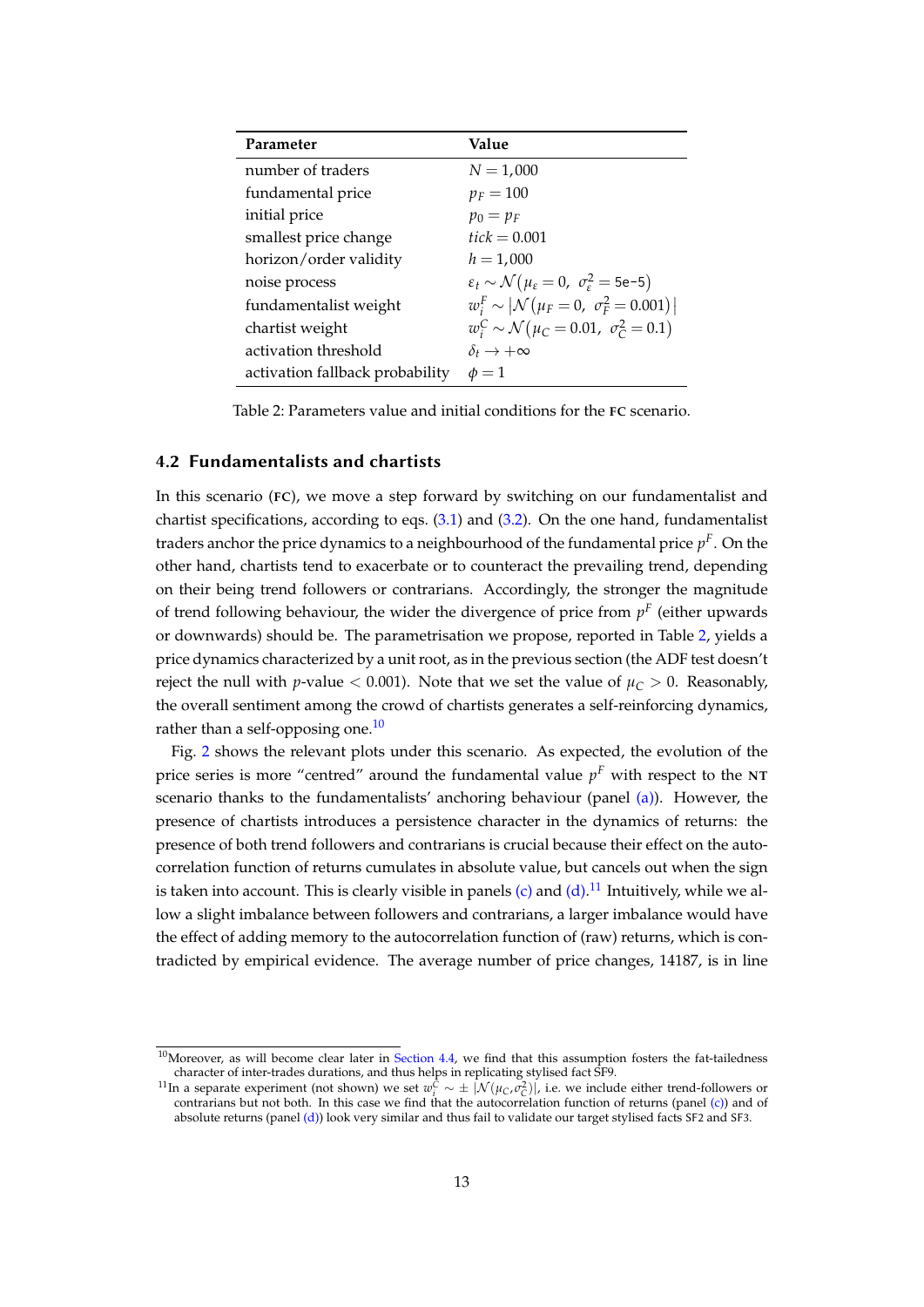

Figure 2: Main stylised facts under the fundamentalists vs. chartists scenario.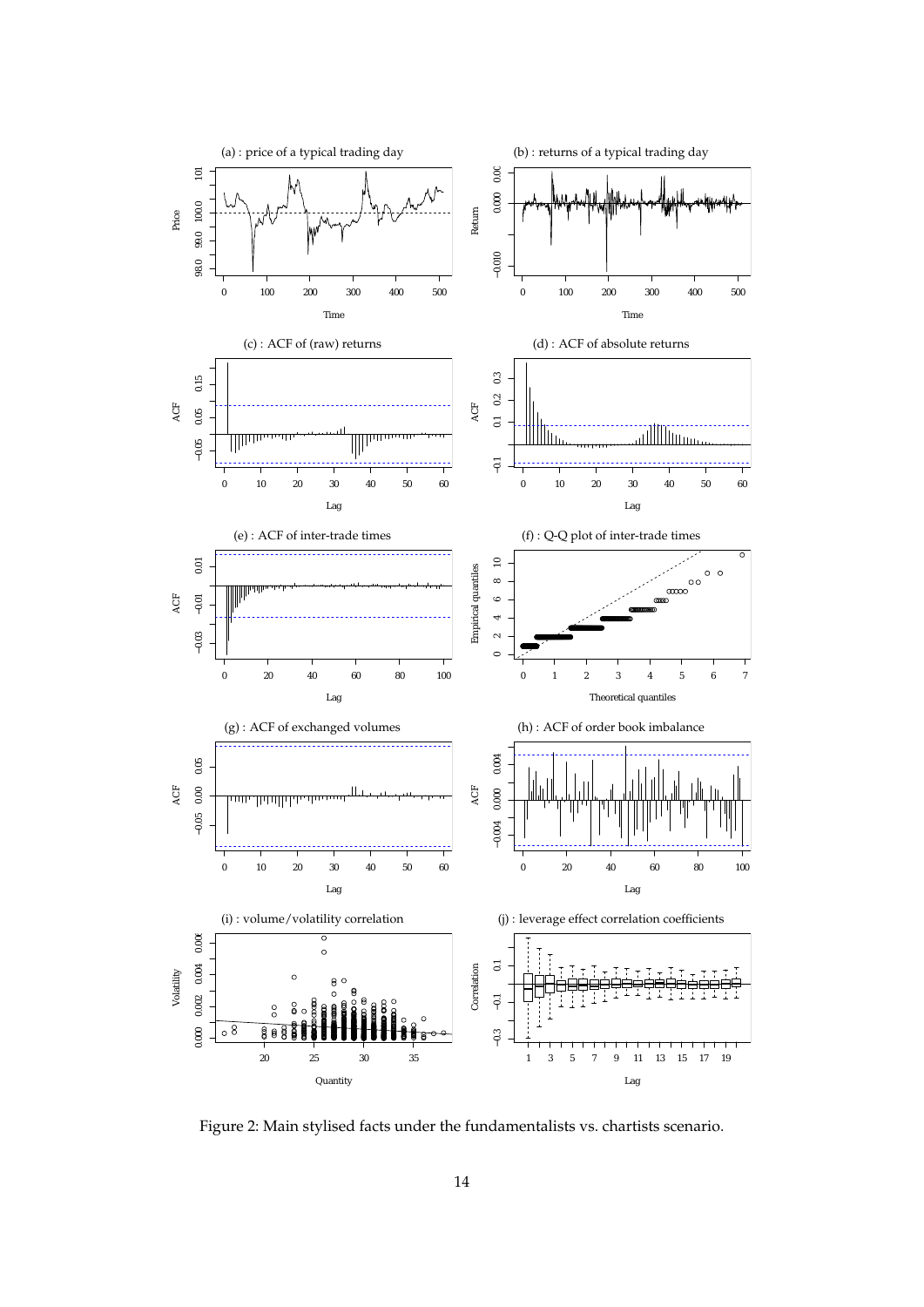with the previous scenario. In contrast, the kurtosis of minute returns increases to 17.45, thus replicating SF1.<sup>12</sup>

Finally, the statical properties reported in panels (e), (f), (g), (h), (i), and (j) are qualitatively similar to the **NT** case. This indicates that the timing structure of orders submission and matching is not substantially influenced by the presence of the new behavioural specification; exchanged volumes display no persistence character either.

The second column on the right of Table 4 summarizes the list of stylized facts reproduced with the introduction of fundamentalist and chartist strategies. The improvement with respect to the noise traders scenario is clear: volatility clustering and leptokurtosis of price returns are now correctly matched. However, more structure is needed if one wants to reproduce also orders' timing and clustering properties.

#### 4.3 Endogenous activation

In this final scenario, which we label **EA**, we assume that fundamentalists and chartists endogenously activate according to the scheme outlined in Section 3.2. Table 3 summarises the specific parametrisation that we employ in this scenario. The ultimate goal is to retain the properties encountered in the previous scenarios and, in addition, to replicate those properties related to the duration and clustering of orders and those about the volumes of trade.

The endogenous activation scheme captures one ever more common high-frequency nature of financial markets (see Easley et al., 2012). A crowd of traders, many of which are algorithmic machines, typically responds very quickly to a newly posted signal and engages in trading for a while until coordination on a new price has emerged.<sup>13</sup>

Fig. 3 pictures the relevant plots under this scenario. Panels (a) to (d) are qualitatively similar to those of scenario **FC**, suggesting that the good properties about price and returns generated in the latter setting have not been compromised by the new activation assumption. Leptokurtosis has increased to a minute-by-minute figure of *κ* ≈ 72.33, decreasing to around 6.5 for 15-minute returns, and 3.7 for 30-minute returns. The average number of price changes, 11272, has decreased as a result of the new participation scheme, but is still a perfectly acceptable level for liquid traded securities (Cont, 2011).

The main benefits of endogenous activation are noticeable in the subsequent panels of Fig. 3. For the first time, panel (e) shows a strong and very slowly decaying autocorrelation in inter-trade durations ( $SFR$ ), and the quantile-quantile plot in panel ( $f$ ) suggests that the tail of their distribution is fatter than exponential (SF9). Moreover, both volumes (panel  $(g)$ ) and order-flow (panel (h)) are clustered (matching respectively SF5 and SF10). Panel (i) shows a positive and significant relationship between volumes and volatility (*p*-value

<sup>12</sup>The kurtosis decreases with the time window and reverts back to 3, i.e. to statistical *normality*, for 15-minute returns.

<sup>13</sup>In principle, such a signal can arise either from *within* the order book, e.g. as a disruptive newly submitted order, or from *outside*, in which case it is related to fundamental news about the asset. Empirically, it has been shown that only a fraction of realised volatility is attributable to freshly available news about dividends, prospective earnings, or other crucial balance sheet and macroeconomic variables (see e.g. Cutler et al., 1989; Shiller, 1981). In our model no news is ever released and all traders agree on a constant fundamental value; thus, all the signals come from within the order book, and are the result of sheer trading activity by the traders. The totality of the generated volatility is *excess volatility*.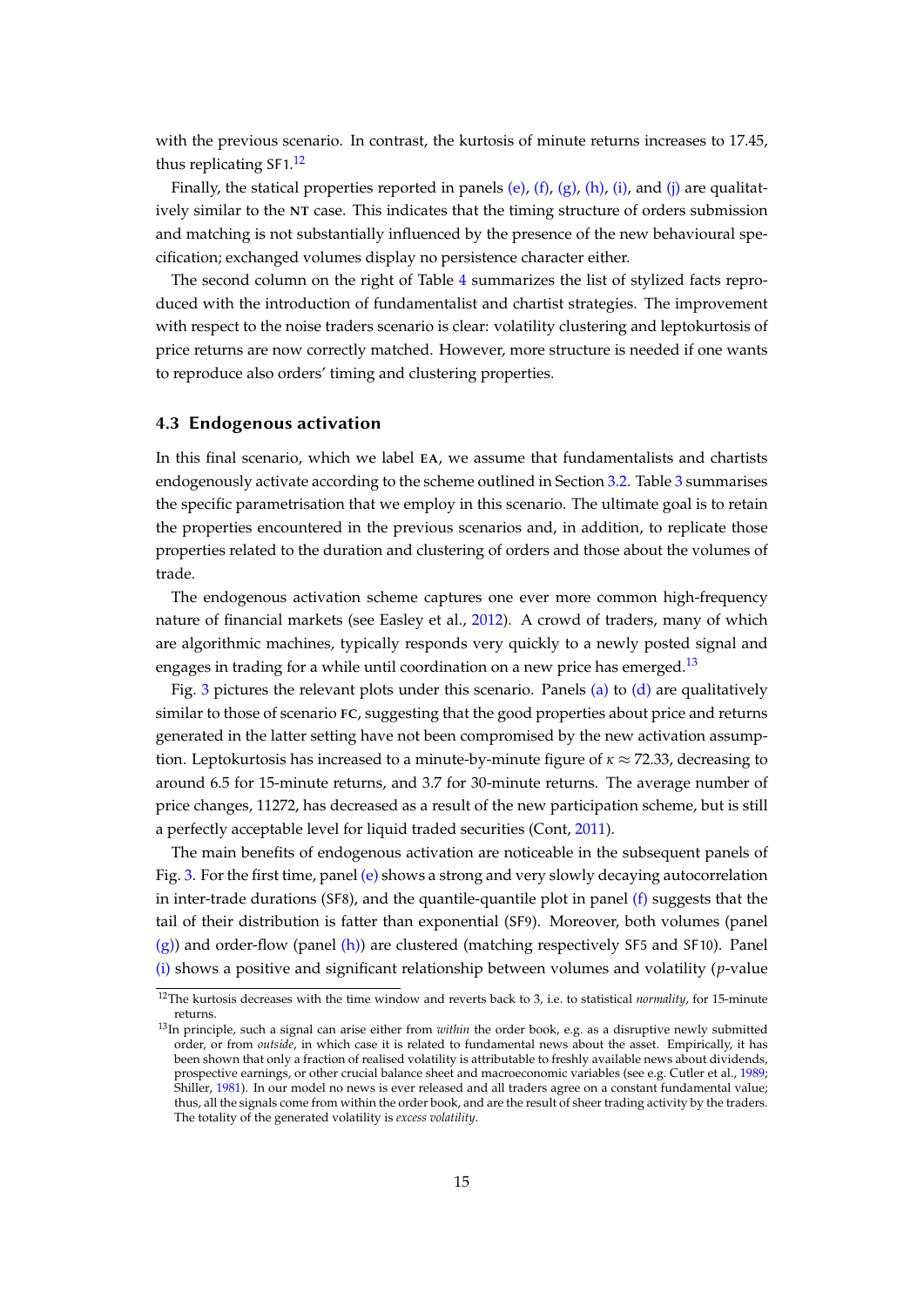

Figure 3: Main stylised facts under the fundamentalists vs. chartists scenario with endogenous activation.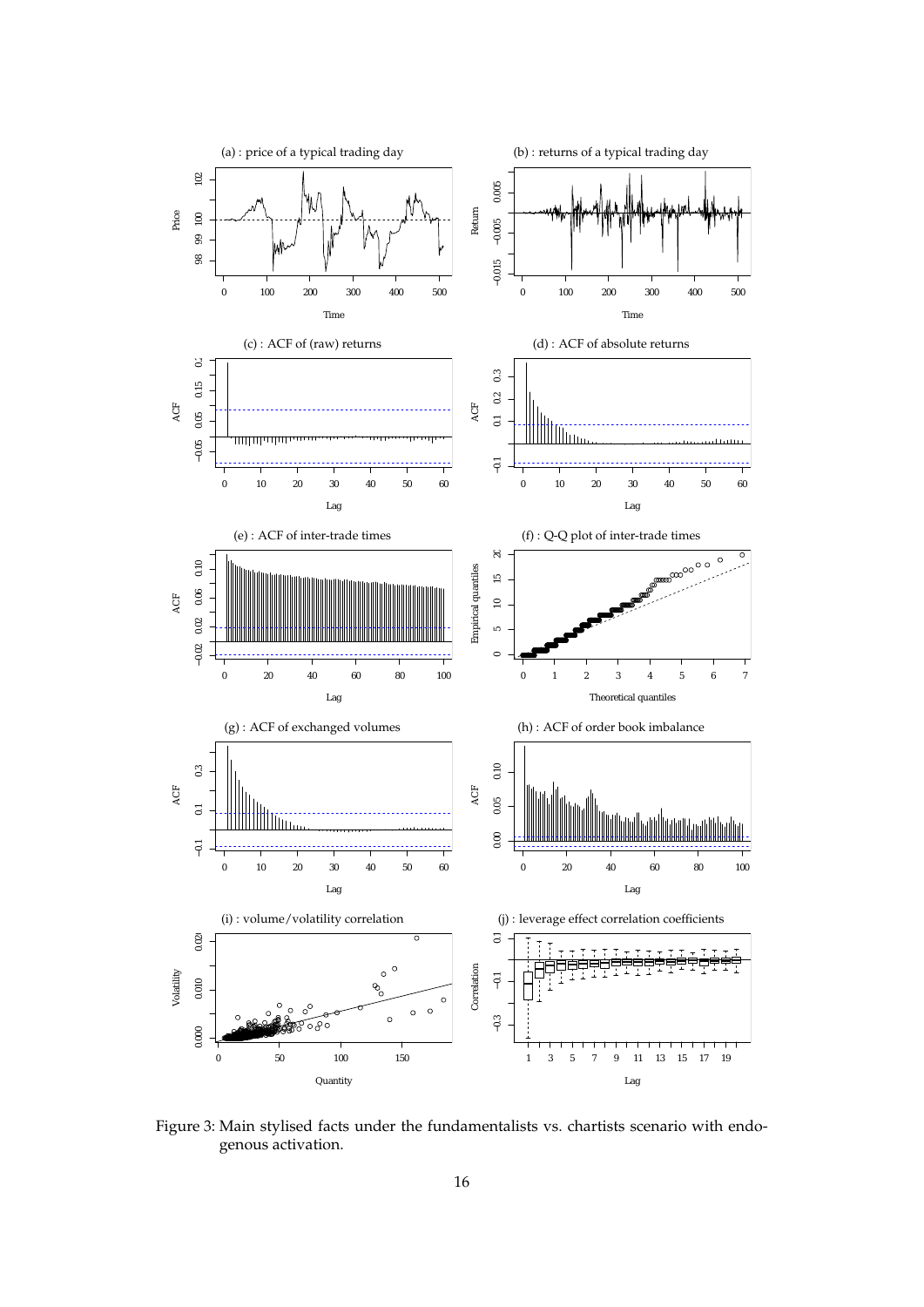| Parameter                       | Value                                                                                  |
|---------------------------------|----------------------------------------------------------------------------------------|
| number of traders               | $N = 1.000$                                                                            |
| fundamental price               | $p_F = 100$                                                                            |
| initial price                   | $p_0 = p_F$                                                                            |
| smallest price change           | $tick = 0.001$                                                                         |
| horizon/order validity          | $h = 1,000$                                                                            |
| noise process                   | $\varepsilon_t \sim \mathcal{N}(\mu_{\varepsilon} = 0, \sigma_{\varepsilon}^2 = 5e-5)$ |
| fundamentalist weight           | $w_i^F \sim  \mathcal{N}(\mu_F = 0, \sigma_F^2 = 0.001) $                              |
| chartist weight                 | $w_i^C \sim \mathcal{N}(\mu_C = 0.01, \sigma_C^2 = 0.1)$                               |
| activation threshold            | $\delta_t \sim  \mathcal{N}(\mu_{\delta} = 0, \sigma_{\delta}^2 = 0.3) $               |
| activation fallback probability | $\phi = 1/3$                                                                           |

Table 3: Parameters value and initial conditions for the **EA** scenario.

 $<$  0.001) (as per SF6). An analogously significant relationship holds also for pooled series at 15-minute and 30-minute level. Finally, the boxplot in panel (j) suggests a slight improvement with respect to the previous scenarios: the correlation coefficient for the first 10 lags is negative and increasing for the majority of our Monte Carlo simulations. Nonetheless, since the 'whiskers' of the plot (denoting the  $\pm$  1.5  $\cdot$  *IOR* markers of the underlying distribution) are very spread apart, we conservatively consider SF4 as not matched.

The rightmost column of Table 4 suggests that most of the stylized facts described in Section 2 are successfully reproduced by this version of the model. In particular, the emergence of the properties about orders' duration and clustering is very much linked to the dynamics induced by endogenous activation in this scenario. Indeed, the level of the variance of the distribution of agents' activations thresholds,  $\sigma_{\delta}^2 = 0.3$ , is such that, on average, exactly one trader is endogenously activated at time *t* in response to a realised absolute return  $|r_{t-1}| \approx 0.000375$ , whereas the average absolute return in the **FC** scenario is approximately 0.0003. This means that most of the time traders are not endogenously activated, and the fallback exogenous activation scheme takes over, with probability  $\phi = 1/3$ . However, due to the leptokurtic nature of returns (SF1), there exist periods in which a much larger-than-average price change takes place, and a multitude of traders are willing to submit new orders at the same time. Moreover, the price change generated by such turbulent event is likely to be itself larger than the  $\delta_t$  threshold for a number of traders, possibly triggering a new wave of crowded endogenous activation in the next period, ultimately lengthening the duration of the price adjustment process.

#### 4.4 Sensitivity analysis

In this section we briefly discuss the effect of varying, one at a time, the main parameters of the model<sup>14</sup> in a neighbourhood of the parametrisation used in the most complete scenario, i.e. **EA** scenario, with endogenous traders' activation (cf. Table 3). For each of the discussed

 $^{14}$  We also experimented with changes in other parameters of the model besides the ones discussed in this section. We do not report the results of these additional sensitivity analyses here. However, they are available from the authors upon request.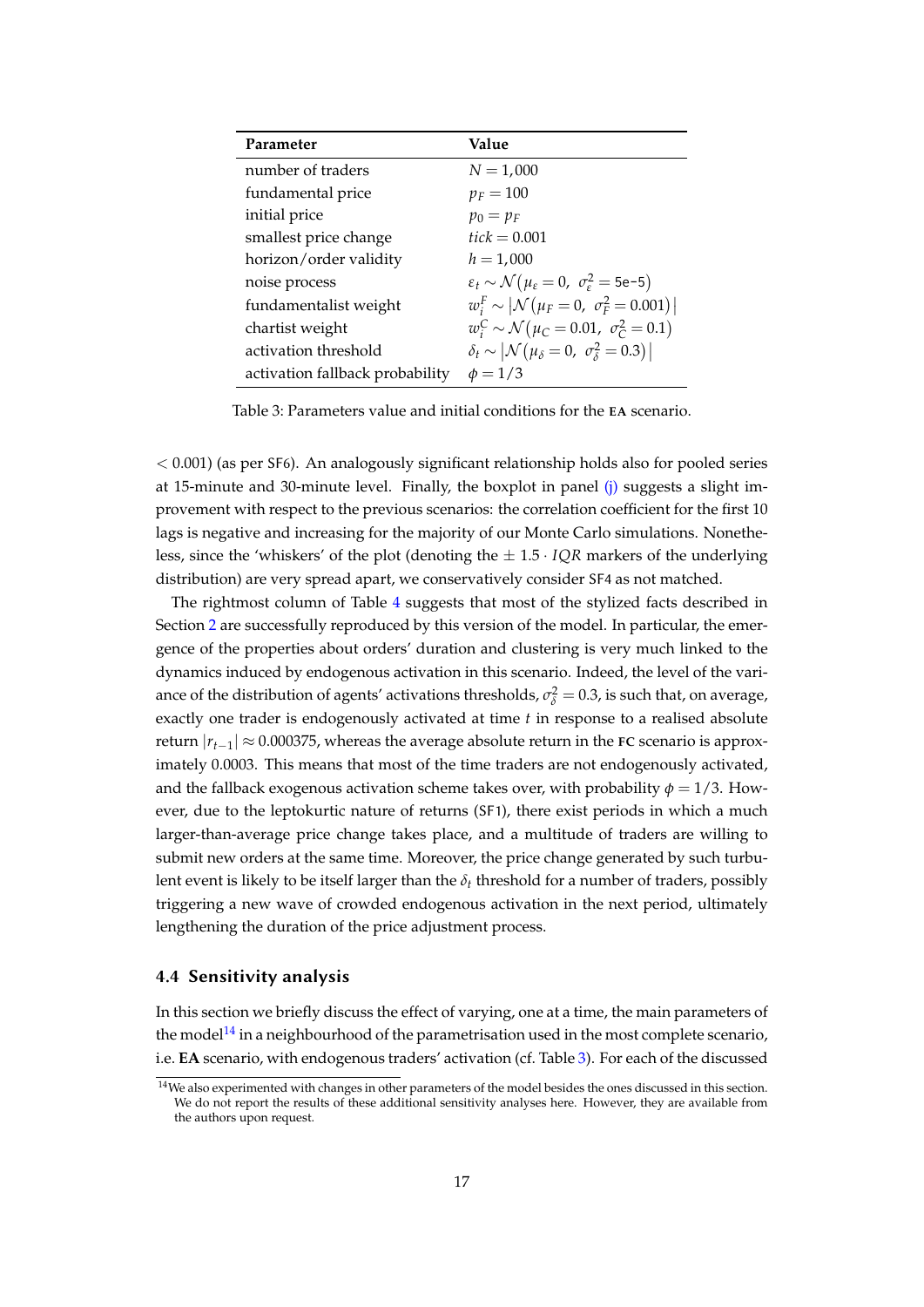|                 |                                 | scenario |    |    |
|-----------------|---------------------------------|----------|----|----|
| stylised fact   |                                 | NT       | FC | EA |
| SF <sub>1</sub> | leptokurtic returns             |          |    |    |
| SF2             | no linear autocorr.             |          |    |    |
| SF <sub>3</sub> | volatility clustering           | х        |    |    |
| SF <sub>4</sub> | leverage effect                 |          | х  |    |
| SF <sub>5</sub> | autocorrelation of volumes      | x        | х  |    |
| SF <sub>6</sub> | volume/volatility correlation   | х        | х  |    |
| SF7             | number of price changes per day |          |    |    |
| SF <sub>8</sub> | autocorrelation of durations    | х        | х  |    |
| SF9             | fat-tailed durations            | х        | х  |    |
| <b>SF10</b>     | order-flow clustering           | х        | x  |    |
| <b>SF11</b>     | U-shaped activity               |          | x  |    |

Table 4: Replication of the stylised facts within all the simulated scenarios.

parameters, we present plots showing the change in the relevant statistics of the simulation and we relate it to the stylized facts of financial markets.

## Changes in the variance of the fundamentalists' weights,  $\sigma_F^2$

In the limit of  $\sigma_F^2 \to 0$ , the price becomes less "anchored" to the fundamental value. In this extreme case the persistence of volatility (absolute returns), of volumes, of trade durations, and of the order flow, the number of price changes, and the leptokurtic signature of returns are maximised. The plot in panel (a) of Fig. 4 shows the number of statistically significant lags (at the 95% confidence level) as a function of of  $\sigma_F^2$  for each of the autocorrelation functions calculated in the **EA** simulation scenario (cf. Fig. 3). Autocorrelations computed on minute-by-minute data (namely returns, absolute returns, and volumes) refer to the left scale. Those computed on tick data (namely durations and order flow) are on the right scale. In addition, panel (b) depicts the effect of  $\sigma_F^2$  upon the number of price changes per day (left scale) and the minute returns' kurtosis (right scale). All measures are averages across 100 Monte Carlo simulations for each value of the underlying parameter.

From the analysis of the above mentioned figures it is clear that as  $\sigma_F^2$  grows, fundamentalists counteract the effect of technical traders and all the considered statistics either decrease or remain unchanged. It is also clear from the picture that  $\sigma_F^2$  has not effect whatsoever on the persistence of raw returns.

## Changes in the variance of the chartists' weights,  $\sigma_C^2$

At very low values of  $\sigma_C^2$  and with  $\mu_C > 0$  the distribution of chartists' weights is significantly skewed towards trend-following strategies.This causes raw returns to be autocorrelated for several lags (see Fig.  $5(a)$ , left scale). As  $\sigma_C^2$  increases the distribution of the chartists' strategies tends to be more balanced between trend-followers and contrarians. This decreases the autocorrelation of raw returns without significantly influencing the persistence of either absolute returns and of traded volumes.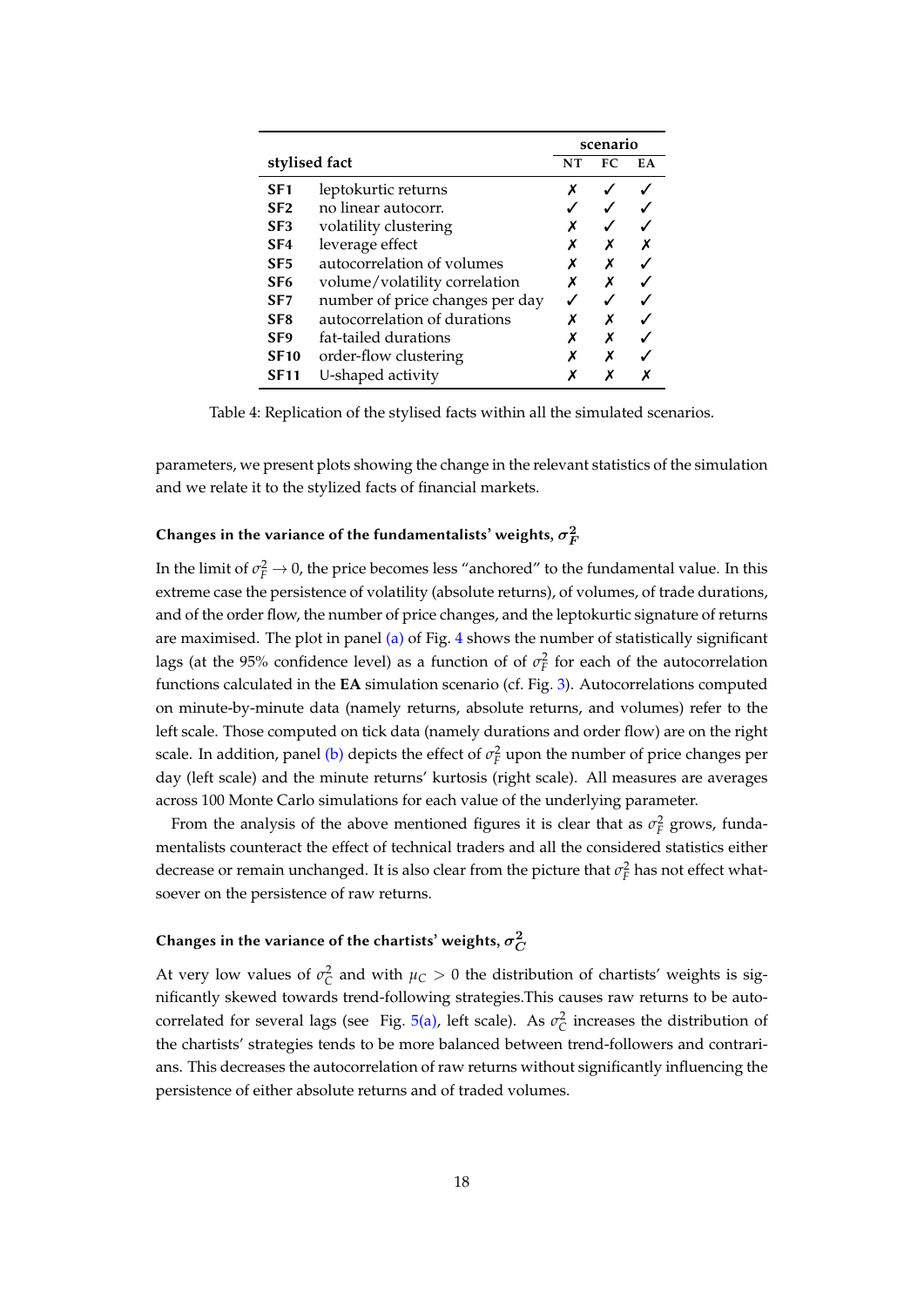

Figure 4: Sensitivity analysis for  $\sigma_F^2$ . Other parameters as per the **EA** scenario.



Figure 5: Sensitivity analysis for  $\sigma_C^2$ . Other parameters as per the **EA** scenario.

At the same time, the extent of chartists' disagreement about future returns increases with  $\sigma_C^2$ , because the weights of followers and contrarians are located farther and farther away from one another. *Cœteris paribus*, this increases the occurrence of abnormal returns (cf. Fig.  $5(b)$ ). In addition, abnormal returns and the mechanism of endogenous activation (see Sections 3.2 4.3) encourage several traders to post their orders simultaneously. This increases the number of price changes per day and generates persistence in inter-trade durations and in order flows (see Fig. 5(a), right scale).

#### Changes in the variance of traders' activation thresholds,  $\sigma_{\delta}^2$  $\frac{2}{\delta}$ , and of the fallback probability  $\phi$

These two parameters jointly regulate both the total amount of trade that takes place in the market and the timing structure thereof. First, note that, by definition  $\delta_{i,t} \sim |\mathcal{N}(0,\sigma_{\delta}^2)|$ , and therefore  $\mathbb{E}[\delta_{i,t}]$  is an increasing function of  $\sigma_{\delta}^2$ . In the limit of  $\sigma_{\delta}^2 \to \infty$ ),  $\delta_t \to \infty$  and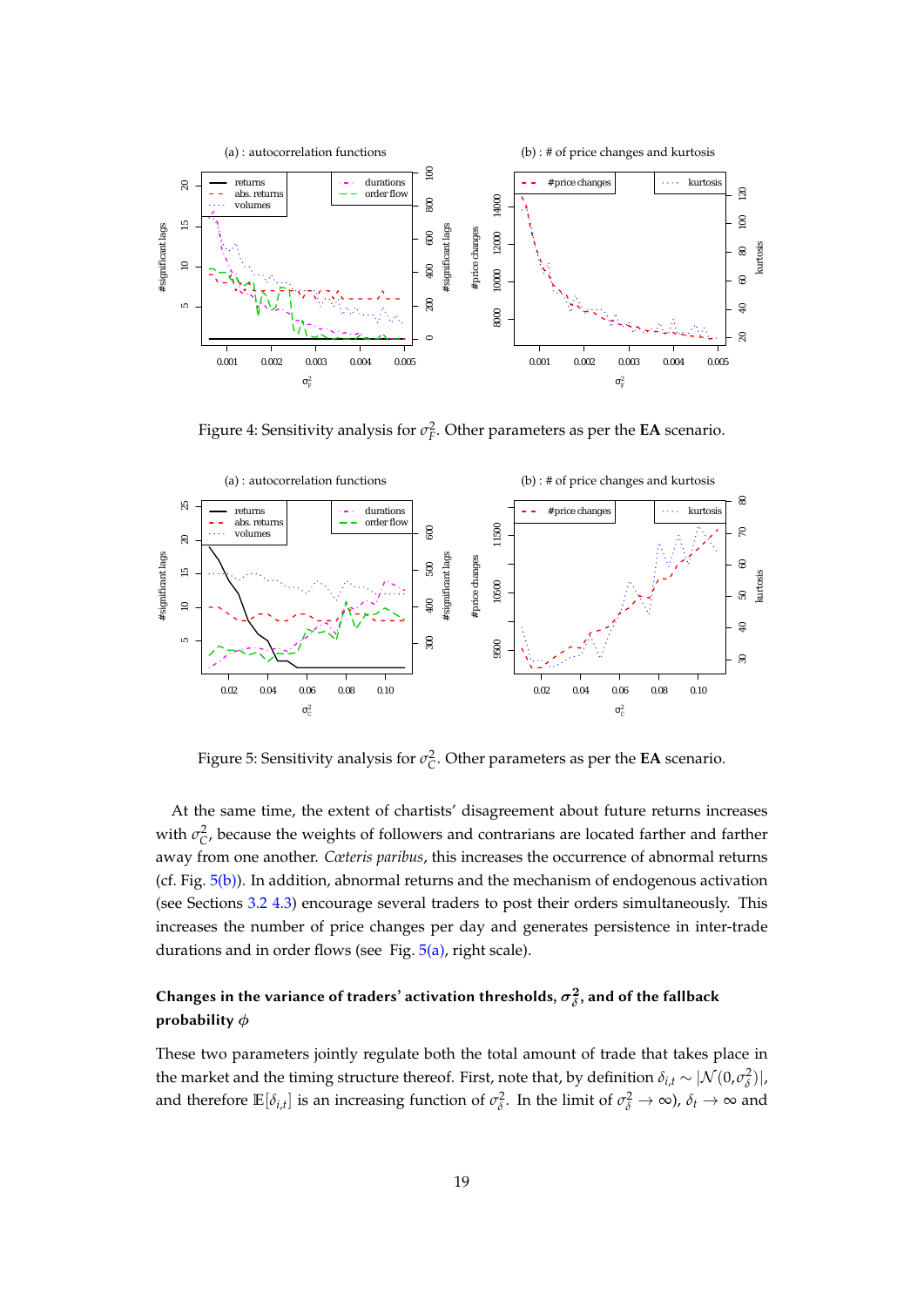

Figure 6: Sensitivity analysis for *φ*. Other parameters as per the **EA** scenario.



Figure 7: Sensitivity analysis for *δ*. Other parameters as per the **EA** scenario.

activation is never endogenous and the average amount of trade and of price changes in the market is *cœteris paribus*, a monotonically increasing function of *φ* (cf. the dashed red line in Fig.  $6(b)$ ). If  $\phi = 0$  then, trivially, no trader is ever activated and no trade takes place; if instead  $\phi = 1$  the amount of trade is maximised, under the assumption of uniform activation: exactly one trader is activated in every period (cf. scenarios **NT** and **FC**) and both volumes and the number of transactions (a superset of the number of price changes) are bounded from above by *t*.

Furthermore, when  $\sigma_{\delta}^2$  is large  $\delta_{i,t}$  is also large on average. In this case inter-trade times exhibit little serial correlation (cf. Fig. 7(a)). In the opposite limit,  $\delta_t = 0$ , all traders are instead active at every time step (regardless of  $\phi$ ), and the number of transactions is maximised and bounded from above by  $N \cdot t$ . Finally, lower average values of  $\delta_t$  cause larger crowds of traders to participate in response to a given signal, boosting the number of price changes (cf. Fig.  $7(b)$ ). As a result, both the order-flow and trading times tend to cluster (see again Fig.  $7(a)$ ).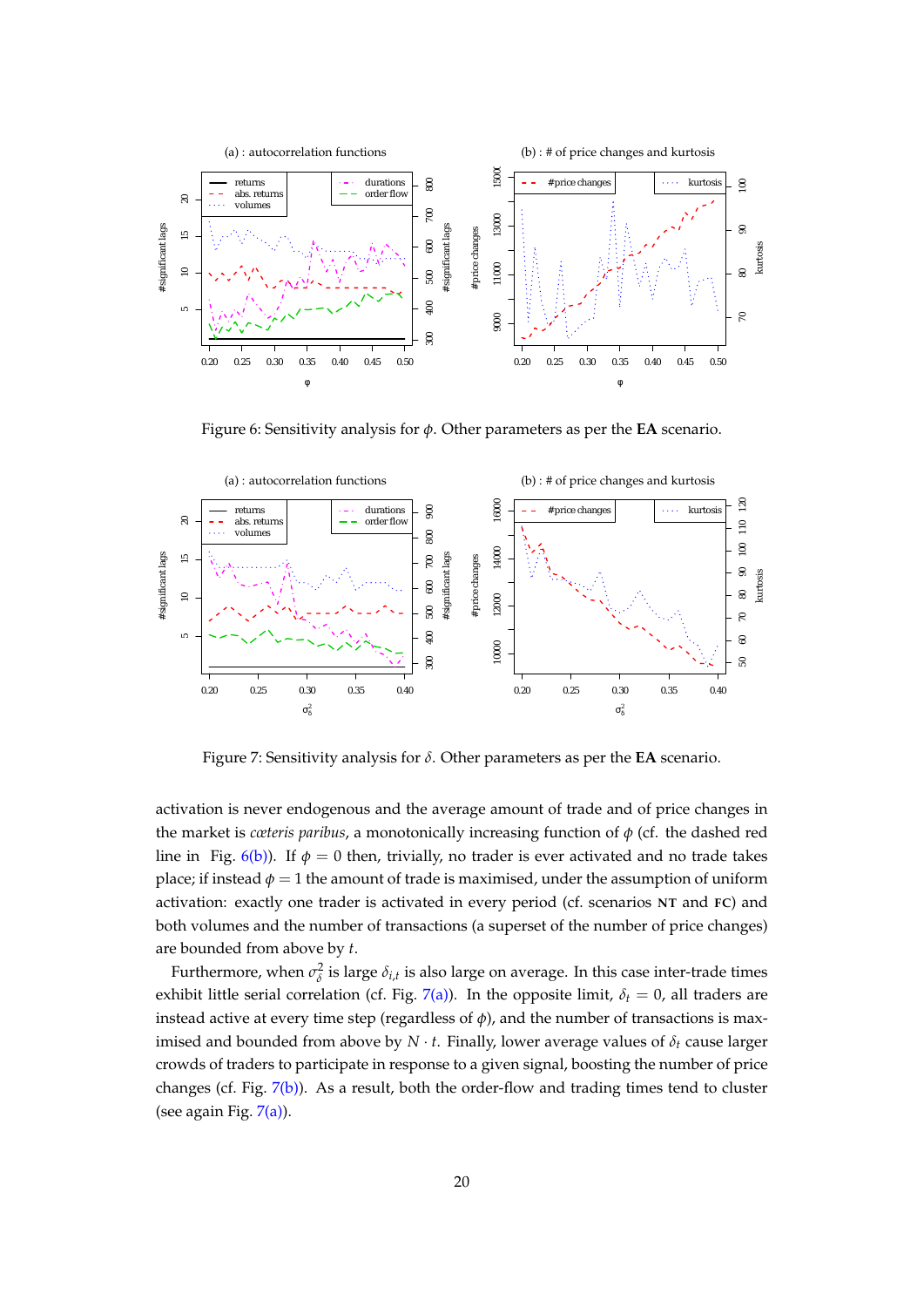

Figure 8: Sensitivity analysis for *h*. Other parameters as per the **EA** scenario.

#### Changes the investment horizon and orders' validity:  $h$

The shorter the order's validity *h*, the fewer the orders stored on the book at all times. Accordingly, the number of price changes per day decreases as a function of *h* (cf. Fig. 8(b)).

Furthermore, the parameter *h* also sets the memory span of chartists (cf. eq. (3.2)). An increase in this parameter thus leads the latter to exacerbate small trends in prices. This is because cumulative returns over longer periods tend to be larger than returns over short periods in presence of some positive autocorrelation. Accordingly, the higher *h*, the more likely expected returns between time *t* and *t* + *h* are large in absolute terms, and the farther is the limit price of newly submitted orders with respect to the current price. This effect, combined with the endogenous activation mechanism, contributes to the persistence of absolute returns, volumes, orders' duration and sides, which are all observed for small increases in *h* when starting from a low base value of  $h = 100$  (see Fig. 8(a)). It also explains the increase in the returns kurtosis displayed in (cf. Fig. 8(b)).

Nevertheless, the above effects quickly vanish with further increases in *h*. Indeed, the number of significant lags in (raw) returns autocorrelation quickly decays, eventually stabilizing at a low value of 1 already for *h* around 100. In addition, the degrees of persistence in absolute returns and in order flow and durations also converge to a stationary value. Finally, the kurtosis of price returns evolves non-monotonically with *h*, eventually returning to the same low value observed at  $h = 100$ . Notice that in the **EA** scenario we set  $h = 1000$ . It follows that increases in the value of *h* in that scenario have no significant effects on the autocorrelation functions of the main market variables we consider.

#### 5 Concluding remarks

The distinctive statistical properties that shape financial market dynamics at daily and intra-daily frequencies have been typically attributed to the specific patterns of information release and its diffusion among the population of traders. We show that many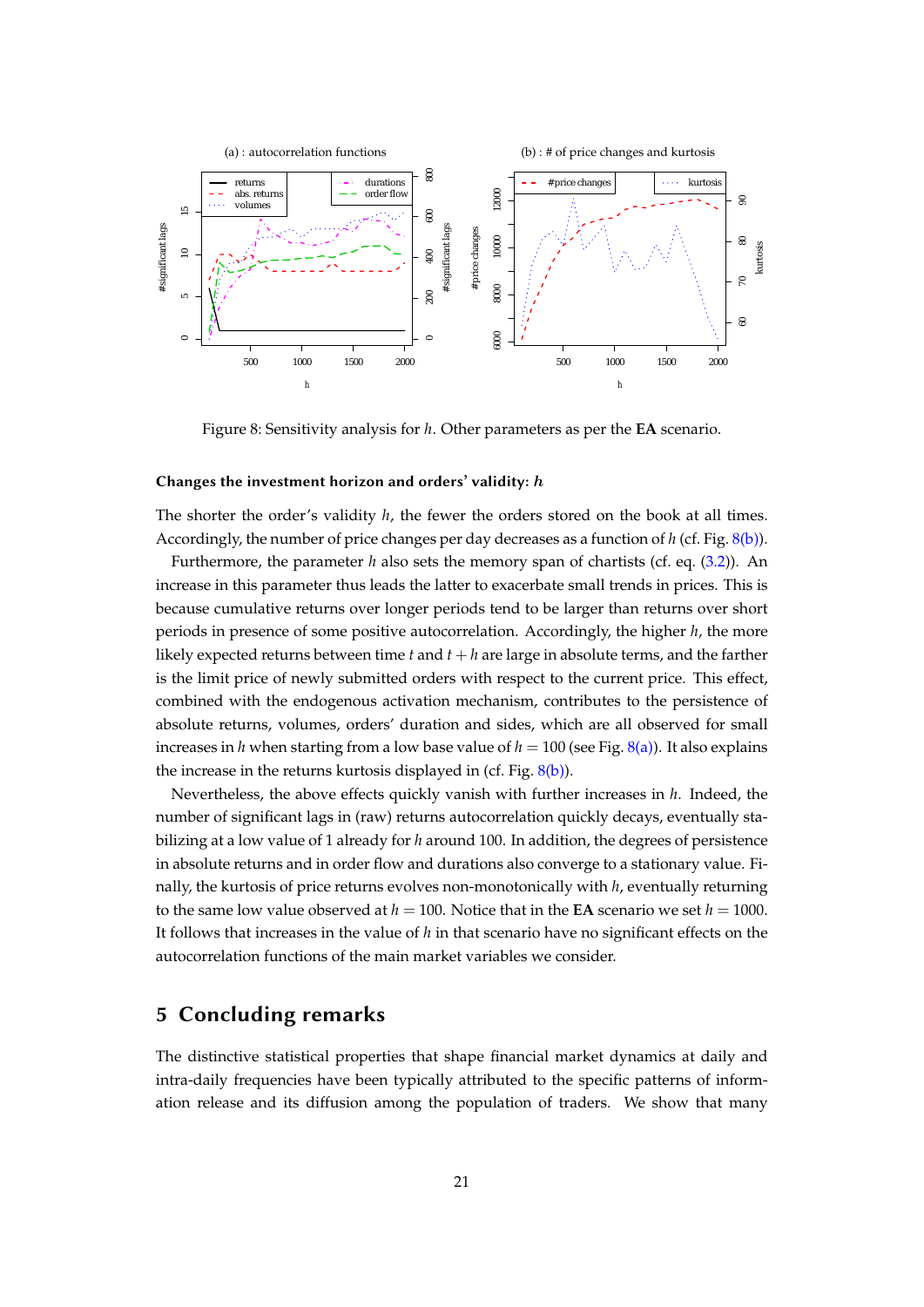such properties can be simultaneously reproduced in a framework wherein fundamental news are absent and information, originating from within the financial market (as the byproduct of trading activity) is common knowledge. We build a parsimonious agent-based model in which trading and its statistical properties emerge endogenously out of the interaction between fundamentalist and chartist strategies on the one hand, and a realistic market microstructure specification on the other hand.

A novel element that we introduce is the definition of simulation time in terms of a strict schedule that we borrow from the microstructural specification of a real stock market, namely the EURONEXT. We believe this plausibly relates each iteration of our numerical simulations to proper calendar time, and enables us to investigate which properties apply within a specific time-window and how they evolve at different time-scales. We also devise a simple endogenous activation scheme that encourages traders participation in an increasing fashion with realised profit opportunities.

We find that our assumptions regarding the underlying microstructure introduce a slight dependence in the series of returns, which quickly fades away within a couple of minutes. We also find that the fundamentalist vs chartist framework is suitable for replicating the empirically validated dependence properties of returns (leptokurtosis, absence of linear autocorrelation, and volatility clustering). Nonetheless, the introduction of our endogenous participation scheme proves crucial for the emergence of the persistence character in the timing structure of market activity. Under this scenario we are able to simultaneously reproduce, along with the stylised facts just mentioned, the fat-tailed and serially correlated nature of durations between trades, and the clustering of both volumes and orderflow.

We believe that our framework can be fruitfully extended in several directions. First, our model cannot reproduce, by construction, the U-shaped pattern of intra-day market activity. More stringent assumptions regarding the traders' budget constraint or the introduction of a time feedback that puts pressure on traders close to the end of the trading day (e.g. due to margin requirements) could be useful in this respect. Similarly, a more structured specification of chartists' behaviour might unveil a more asymmetric response of volatility with respect to price drops and surges (leverage effect). Finally, in this paper we only considered the ability of the model to qualitatively replicate the main statistical properties of financial markets. However, one could further fine-tune the calibration of the parameters of the model by exploiting actual financial data. This might allow one to perform quantitative experiments on regulatory policies affecting market microstructure or trading behaviour.

#### References

Aït-Sahalia, Yacine, Jianqing Fan and Yingying Li (2013). 'The leverage effect puzzle: Disentangling sources of bias at high frequency'. *Journal of Financial Economics* 109(1), pp. 224–249. DOI: [10.1016/j.jfineco.2013.02.018](https://doi.org/10.1016/j.jfineco.2013.02.018).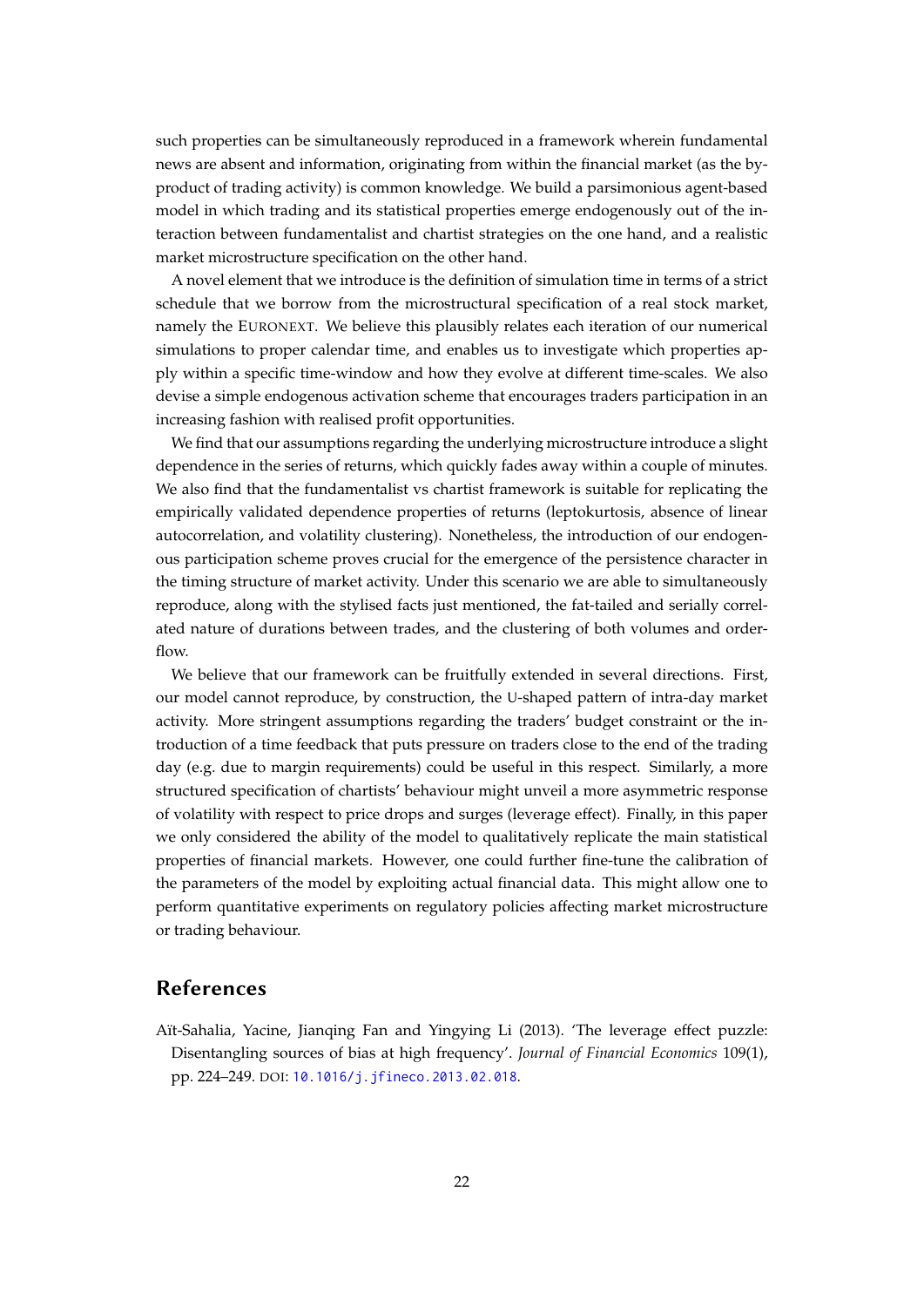- Aldridge, Irene (2013). *High-Frequency Trading: A Practical Guide to Algorithmic Strategies and Trading Systems*. Wiley. DOI: [10.1002/9781119203803](https://doi.org/10.1002/9781119203803).
- Allen, Helen and Mark P. Taylor (1990). 'Charts, Noise and Fundamentals in the London Foreign Exchange Market'. *Economic Journal* 100(400), pp. 49–59. DOI: [10.2307/2234183](https://doi.org/10.2307/2234183).
- Aloud, M., E. Tsang and R. Olsen (2013). 'Modeling the FX market traders' behavior: An agent-based approach'. In: *Simulation in Computational Finance and Economics: Tools and Emerging Applications*. Ed. by B. Alexandrova-Kabadjova, S. Martinez-Jaramillo, A. Garcia-Almanza and E. Tsang. Hershey, PA: Business Science Reference. DOI: [10.4018/](https://doi.org/10.4018/978-1-4666-6268-1.ch018) [978-1-4666-6268-1.ch018](https://doi.org/10.4018/978-1-4666-6268-1.ch018).
- Andersen, Torben G. and Tim Bollerslev (1997). 'Intraday periodicity and volatility persistence in financial markets'. *Journal of Empirical Finance* 4(2-3), pp. 115–158. DOI: [10.1016/](https://doi.org/10.1016/s0927-5398(97)00004-2) [s0927-5398\(97\)00004-2](https://doi.org/10.1016/s0927-5398(97)00004-2).
- Arthur, W. Brian, John H. Hilland, Blake LeBaron, Richard Palmer and Paul Tayler (1997). 'Asset Pricing Under Endogenous Expectations in an Artificial Stock Market'. In: *The Economy as an Evolving Complex System II*. Ed. by W. Brian Arthur, Steven N. Durlauf and David A. Lane. Addison-Wesley. DOI: [10.2139/ssrn.2252](https://doi.org/10.2139/ssrn.2252).
- Biais, Bruno, Pierre Hillion and Chester Spatt (1995). 'An Empirical Analysis of the Limit Order Book and the Order Flow in the Paris Bourse'. *Journal of Finance* 50(5), pp. 1655– 1689. DOI: [10.1111/j.1540-6261.1995.tb05192.x](https://doi.org/10.1111/j.1540-6261.1995.tb05192.x).
- Black, Fischer (1976). 'Studies of Stock Price Volatility Changes'. *Proceedings of the 1976 Meetings of the American Statistical Association, Business and Economics Statistics Section*, pp. 177–181.
- Black, Fischer (1986). 'Noise'. *Journal of Finance* 41(3), pp. 529–543. DOI: [10.1111/j.1540-](https://doi.org/10.1111/j.1540-6261.1986.tb04513.x) [6261.1986.tb04513.x](https://doi.org/10.1111/j.1540-6261.1986.tb04513.x).
- Bollerslev, Tim, Julia Litvinova and George Tauchen (2006). 'Leverage and Volatility Feedback Effects in High-Frequency Data'. *Journal of Financial Econometrics* 4(3), pp. 353–384. DOI: [10.1093/jjfinec/nbj014](https://doi.org/10.1093/jjfinec/nbj014).
- Bonanno, Giovanni, Fabrizio Lillo and Rosario Mantegna (2000). 'Dynamics of the number of trades of financial securities'. *Physica A: Statistical Mechanics and its Applications* 280(1- 2), pp. 136–141. DOI: [10.1016/S0378-4371\(99\)00629-9](https://doi.org/10.1016/S0378-4371(99)00629-9).
- Bouchaud, Jean-Philippe, Andrew Matacz and Mark Potters (2001). 'Leverage Effect in Financial Markets: The Retarded Volatility Model'. *Physical Review Letters* 87(22), p. 228701. DOI: [10.1103/PhysRevLett.87.228701](https://doi.org/10.1103/PhysRevLett.87.228701).
- Campbell, John Y., Sanford J. Grossman and Wang Jiang (1993). 'Trading Volume and Serial Correlation in Stock Returns'. *Quarterly Journal of Economics* 108(4), pp. 905–939. DOI: [10.2307/2118454](https://doi.org/10.2307/2118454).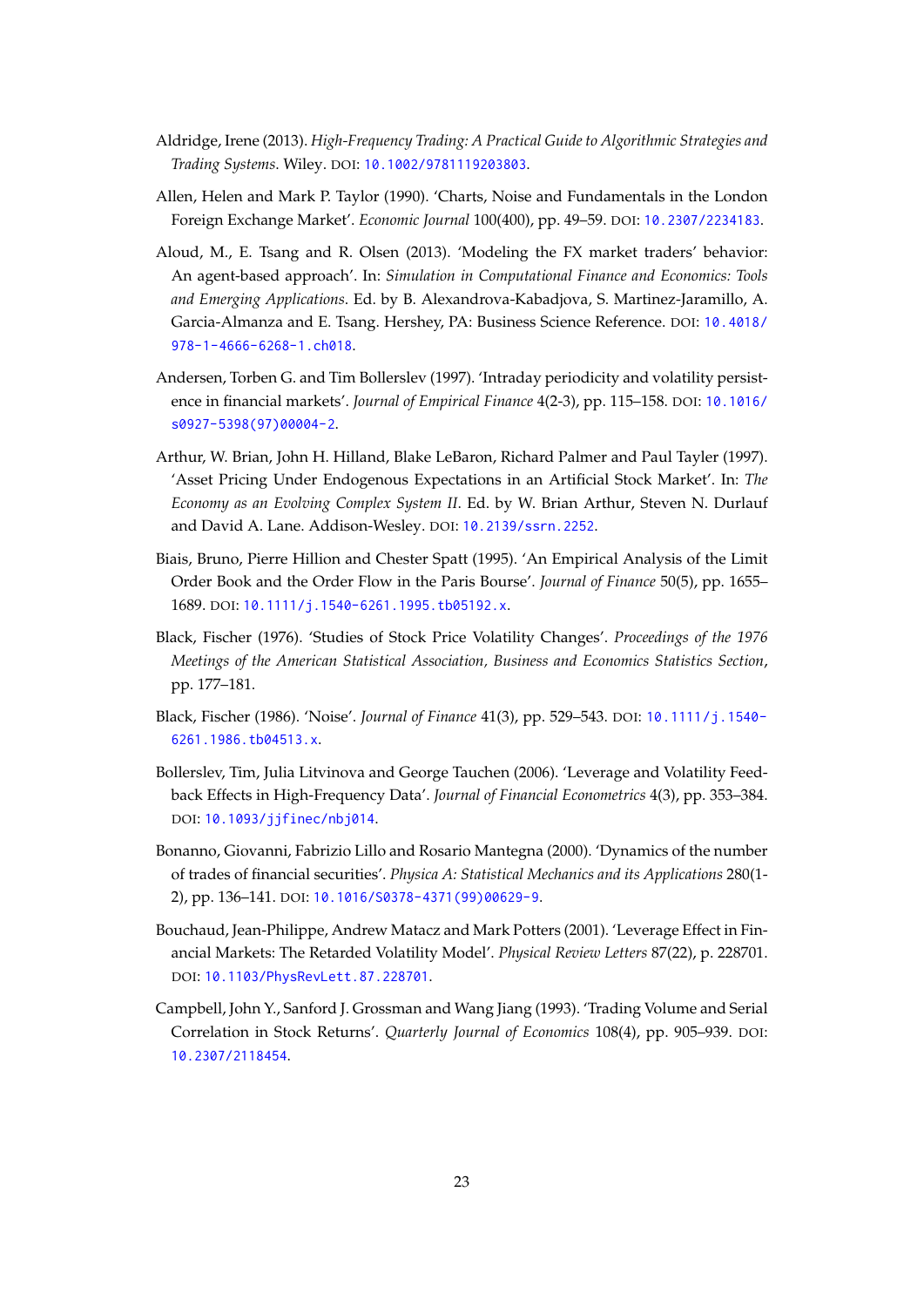- Chiarella, Carl and Giulia Iori (2002). 'A simulation analysis of the microstructure of double auction markets'. *Quantitative Finance* 2, pp. 346–353. DOI: [10.1088/1469-7688/](https://doi.org/10.1088/1469-7688/2/5/303) [2/5/303](https://doi.org/10.1088/1469-7688/2/5/303).
- Cioffi-Revilla, Claudio (2002). 'Invariance and Universality in Social Agent-Based Simulations'. *Proceedings of the National Academy of Sciences of the United States of America* 99(10), pp. 7314–7316. DOI: [10.1073/pnas.082081499](https://doi.org/10.1073/pnas.082081499).
- Cont, Rama (2001). 'Empirical properties of asset returns: stylized facts and statistical issues'. *Quantitative Finance* 1, pp. 223–236. DOI: [10.1080/713665670](https://doi.org/10.1080/713665670).
- Cont, Rama (2007). 'Volatility Clustering in Financial Markets: Empirical Facts and Agent–Based Models'. In: *Long Memory in Economics*. Ed. by Gilles Teyssière and Alan P. Kirman. Springer, pp. 289–309. DOI: [10.1007/978-3-540-34625-8\\_10](https://doi.org/10.1007/978-3-540-34625-8_10).
- Cont, Rama (2011). 'Statistical Modeling of High-Frequency Financial Data'. *IEEE Signal Processing Magazine* 28(5), pp. 16–25. DOI: [10.1109/MSP.2011.941548](https://doi.org/10.1109/MSP.2011.941548).
- Cutler, David M., James M. Poterba and Lawrence H. Summers (1989). 'What moves stock prices?' *Journal of Portfolio Management* 15(3), pp. 4–12. DOI: [10.3905/jpm.1989.409212](https://doi.org/10.3905/jpm.1989.409212).
- Easley, David, Marcos M. López DE Prado and Maureen O'Hara (2012). 'The Volume Clock: Insights into the High-Frequency Paradigm'. *Journal of Portfolio Management* 39(1), pp. 19–29. DOI: [10.2139/ssrn.2034858](https://doi.org/10.2139/ssrn.2034858).
- Engle, Robert F. (2000). 'The Econometrics of Ultra-High-Frequency Data'. *Econometrica* 68(1), pp. 1–22. DOI: [10.1111/1468-0262.00091](https://doi.org/10.1111/1468-0262.00091).
- Euronext (2017). *Trading manual for the Universal Trading Platform*. URL: [https : / / www .](https://www.euronext.com/sites/www.euronext.com/files/trading_manual_en_2018_01_03.pdf) [euronext.com/sites/www.euronext.com/files/trading\\_manual\\_en\\_2018\\_01\\_03.pdf](https://www.euronext.com/sites/www.euronext.com/files/trading_manual_en_2018_01_03.pdf).
- Fama, Eugene F. (1965). 'The Behavior of Stock-Market Prices'. *Journal of Business* 38(1), pp. 34–105. DOI: [10.1086/294743](https://doi.org/10.1086/294743).
- Foster, Andrew J. (1995). 'Volume-volatility relationships for crude oil futures markets'. *Journal of Futures Markets* 15(8), pp. 929–951. DOI: [10.1002/fut.3990150805](https://doi.org/10.1002/fut.3990150805).
- Frankel, Jeffrey A. and Kenneth A. Froot (1990). 'Chartists, Fundamentalists, and Trading in the Foreign Exchange Market'. *American Economic Review* 80(2), pp. 181–185.
- Gallant, A. Ronald, Peter E. Rossi and George Tauchen (1992). 'Stock Prices and Volume'. *Review of Financial Studies* 5(2), pp. 199–242. DOI: [10.1093/rfs/5.2.199](https://doi.org/10.1093/rfs/5.2.199).
- Ghoulmie, François, Rama Cont and Jean-Pierre Nadal (2005). 'Heterogeneity and feedback in an agent-based market model'. *Journal of Physics: Condensed Matter* 17(14), S1259– S1268. DOI: [10.1088/0953-8984/17/14/015](https://doi.org/10.1088/0953-8984/17/14/015).
- Hommes, Cars H. (2006). 'Heterogeneous Agent Models in Economics and Finance'. In: *Handbook of Computational Economics, volume 2*. Ed. by Leigh Tesfatsion and Kenneth L. Judd. North-Holland. DOI: [10.1016/S1574-0021\(05\)02023-X](https://doi.org/10.1016/S1574-0021(05)02023-X).
- Hull, J.H. (2017). *Options, Futures, and Other Derivatives*. 9th ed. Pearson.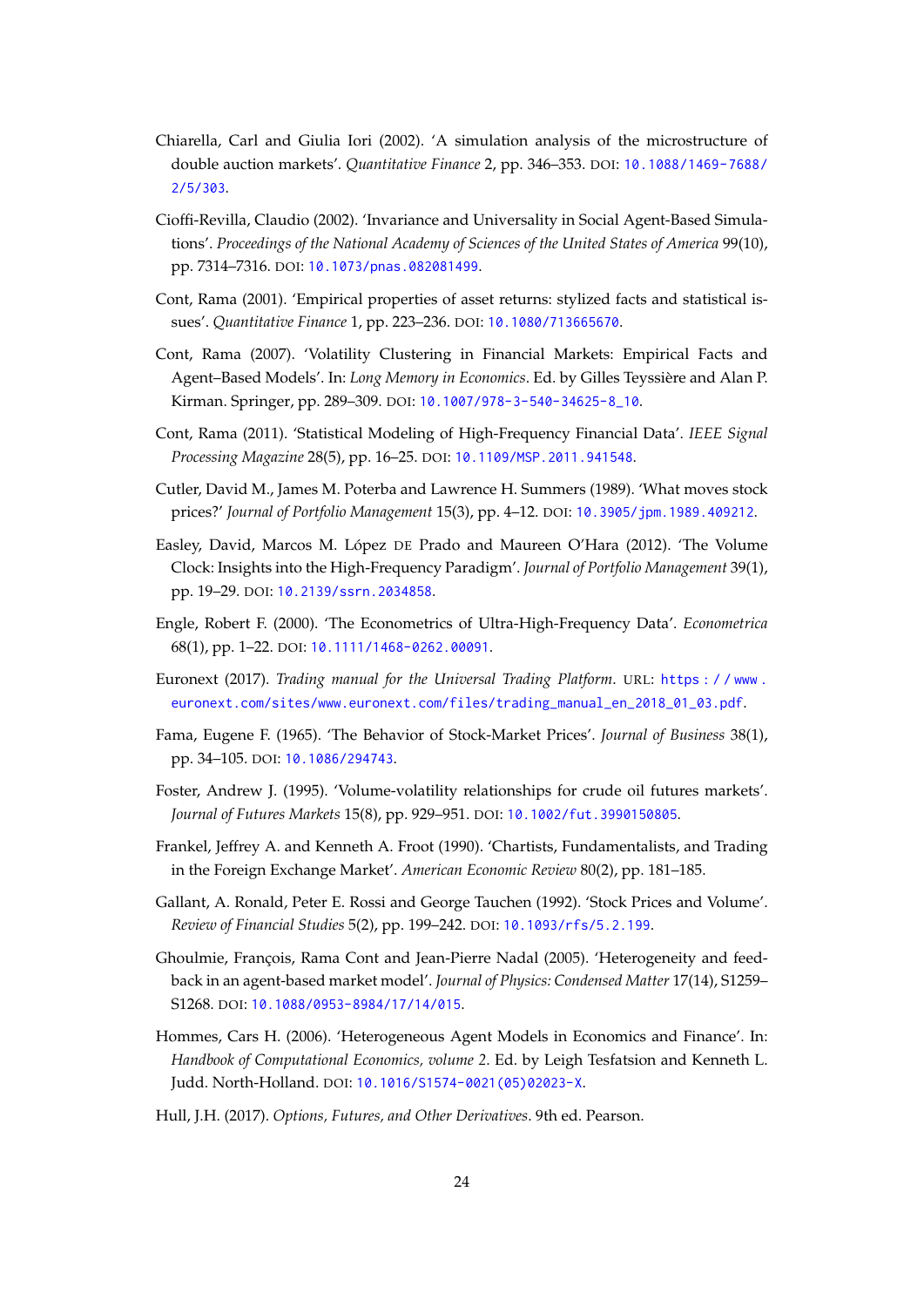- Jacob Leal, Sandrine, Mauro Napoletano, Andrea Roventini and Giorgio Fagiolo (2016). 'Rock around the clock: An agent-based model of low- and high-frequency trading'. *Journal of Evolutionary Economics* 26(1), pp. 49–76. DOI: [10.1007/s00191-015-0418-4](https://doi.org/10.1007/s00191-015-0418-4).
- Jain, Prem C. and Gun Ho Joh (1988). 'The Dependence between Hourly Prices and Trading Volume'. *Journal of Financial and Quantitative Analysis* 23(3), pp. 269–283. DOI: [10.2307/](https://doi.org/10.2307/2331067) [2331067](https://doi.org/10.2307/2331067).
- Kirman, Alan P. and Gilles Teyssière (2002). 'Microeconomic Models for Long Memory in the Volatility of Financial Time Series'. *Studies in Nonlinear Dynamics & Econometrics* 5(4), pp. 281–302. DOI: [doi.org/10.2202/1558-3708.1083](https://doi.org/doi.org/10.2202/1558-3708.1083).
- Kluger, Brian D. and Mark E. McBride (2011). 'Intraday trading patterns in an intelligent autonomous agent-based stock market'. *Journal of Economic Behavior & Organization* 79(3), pp. 226–245. DOI: [10.1016/j.jebo.2011.01.032](https://doi.org/10.1016/j.jebo.2011.01.032).
- Kon, Stanley J. (1984). 'Models of Stock Returns—A Comparison'. *Journal of Finance* 39(1), pp. 147–165. DOI: [10.1111/j.1540-6261.1984.tb03865.x](https://doi.org/10.1111/j.1540-6261.1984.tb03865.x).
- LeBaron, Blake (2006). 'Agent-based Computational Finance'. In: *Handbook of Computational Economics, volume 2*. Ed. by Leigh Tesfatsion and Kenneth L. Judd. North-Holland. DOI: [10.1016/S1574-0021\(05\)02024-1](https://doi.org/10.1016/S1574-0021(05)02024-1).
- Levy, Moshe, Haim Levy and Sorin Solomon (1994). 'A microscopic model of the stock market: Cycles, booms, and crashes'. *Economics Letters* 45(1), pp. 103–111. DOI: [10.1016/](https://doi.org/10.1016/0165-1765(94)90065-5) [0165-1765\(94\)90065-5](https://doi.org/10.1016/0165-1765(94)90065-5).
- Lockwood, Larry J. and Scott C. Linn (1990). 'An Examination of Stock Market Return Volatility During Overnight and Intraday'. *Journal of Finance* 45(2), pp. 591–601. DOI: [10.1111/j.1540-6261.1990.tb03705.x](https://doi.org/10.1111/j.1540-6261.1990.tb03705.x).
- Lux, Thomas (1995). 'Herd Behaviour, Bubbles and Crashes'. *Economic Journal* 105(431), pp. 881–896. DOI: [10.2307/2235156](https://doi.org/10.2307/2235156).
- Lux, Thomas (1998). 'The socio-economic dynamics of speculative markets: interacting agents, chaos, and the fat tails of return distributions'. *Journal of Economic Behavior & Organization* 33(2), pp. 143–165. DOI: [10.1016/S0167-2681\(97\)00088-7](https://doi.org/10.1016/S0167-2681(97)00088-7).
- Lux, Thomas and Michele Marchesi (2000). 'Volatility clustering in financial markets: a microsimulation of interacting agents'. *International Journal of Theoretical and Applied Finance* 3(4), pp. 675–702. DOI: [10.1142/S0219024900000826](https://doi.org/10.1142/S0219024900000826).
- Mandelbrot, Benoit B. (1963). 'The Variation of Certain Speculative Prices'. *Journal of Business* 36(4), pp. 394–419. DOI: [10.1086/294632](https://doi.org/10.1086/294632).
- Mandelbrot, Benoit B. (1971). 'When Can Price be Arbitraged Efficiently? A Limit to the Validity of the Random Walk and Martingale Models'. *Review of Economics and Statistics* 53(3), pp. 225–236. DOI: [10.2307/1937966](https://doi.org/10.2307/1937966).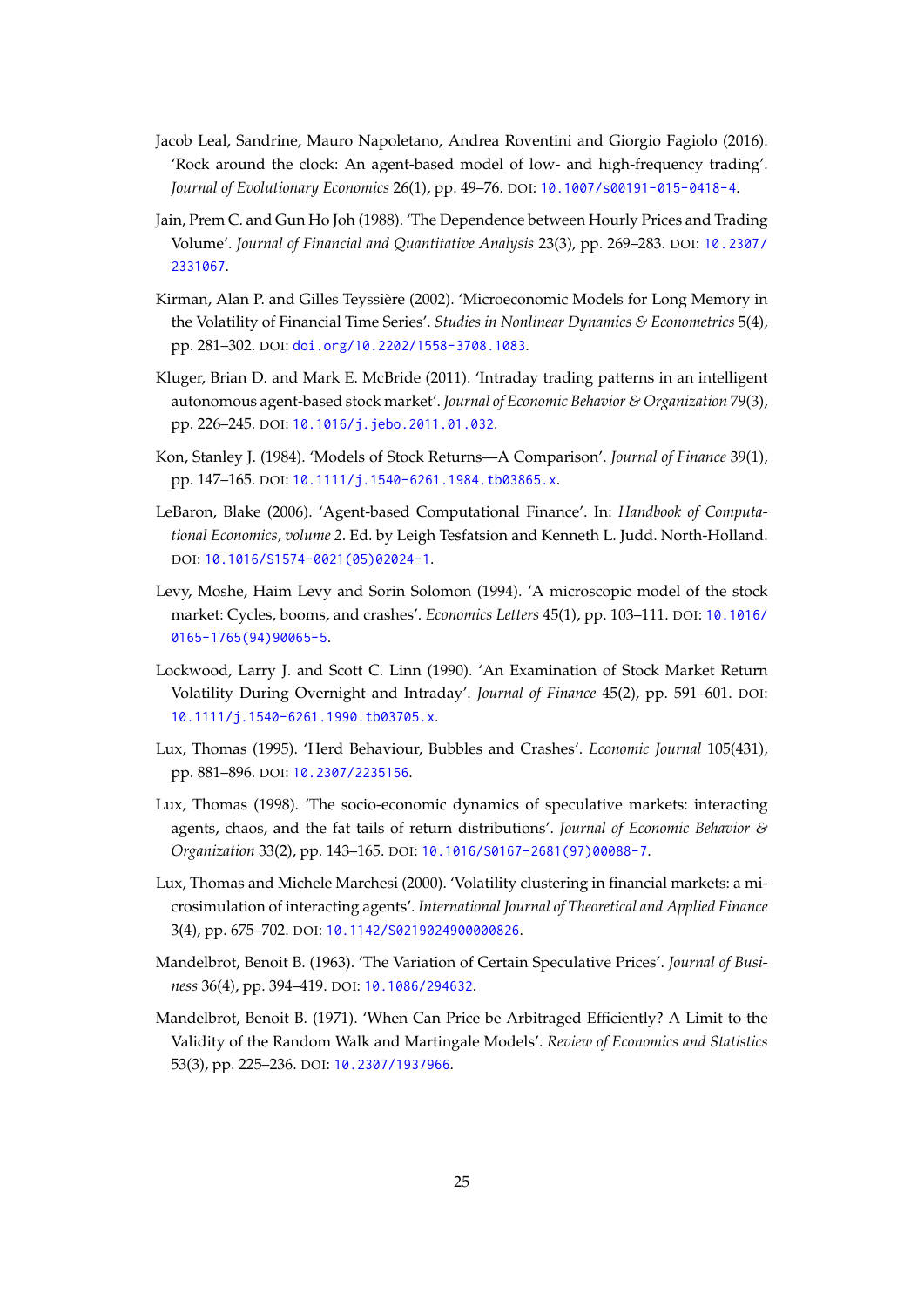- McInish, T. H. and R. A. Wood (1991). 'Hourly returns, volume, trade size, and number of trades'. *Journal of Financial Research* 14(4), pp. 303–315. DOI: [10.1111/j.1475-6803.1991.](https://doi.org/10.1111/j.1475-6803.1991.tb00668.x) [tb00668.x](https://doi.org/10.1111/j.1475-6803.1991.tb00668.x).
- Menkhoff, Lukas (2010). 'The use of technical analysis by fund managers: International evidence'. *Journal of Banking & Finance* 34(11), pp. 2573–2586. DOI: [10.1016/j.jbankfin.](https://doi.org/10.1016/j.jbankfin.2010.04.014) [2010.04.014](https://doi.org/10.1016/j.jbankfin.2010.04.014).
- Pellizzari, Paolo and Frank Westerhoff (2009). 'Some effects of transaction taxes under different microstructures'. *Journal of Economic Behavior & Organization* 72(3), pp. 850–863. DOI: [10.1016/j.jebo.2009.08.010](https://doi.org/10.1016/j.jebo.2009.08.010).
- Raberto, Marco, Enrico Scalas and Francesco Mainardi (2002). 'Waiting-times and returns in high-frequency financial data: an empirical study'. *Physica A: Statistical Mechanics and its Applications* 314(1-4), pp. 749–755. DOI: [10.1016/S0378-4371\(02\)01048-8](https://doi.org/10.1016/S0378-4371(02)01048-8).
- SEC (2014). *Equity Market Structure Literature Review. Part II: High Frequency Trading*. White Paper. March 18, 2014. URL: [https://www.sec.gov/marketstructure/research/hft\\_](https://www.sec.gov/marketstructure/research/hft_lit_review_march_2014.pdf) [lit\\_review\\_march\\_2014.pdf](https://www.sec.gov/marketstructure/research/hft_lit_review_march_2014.pdf).
- Shiller, Robert J. (1981). 'Do Stock Prices Move Too Much to be Justified by Subsequent Changes in Dividends?' *American Economic Review* 71(3), pp. 421–436. DOI: [10 . 3386 /](https://doi.org/10.3386/w0456) [w0456](https://doi.org/10.3386/w0456).
- Tauchen, George E. and Mark Pitts (1983). 'The Price Variability-Volume Relationship on Speculative Markets'. *Econometrica* 51(2), pp. 485–505. DOI: [10.2307/1912002](https://doi.org/10.2307/1912002).
- Taylor, Mark P. and Helen Allen (1992). 'The use of technical analysis in the foreign exchange market'. *Journal of International Money and Finance* 11(3), pp. 304–314. DOI: [10 .](https://doi.org/10.1016/0261-5606(92)90048-3) [1016/0261-5606\(92\)90048-3](https://doi.org/10.1016/0261-5606(92)90048-3).